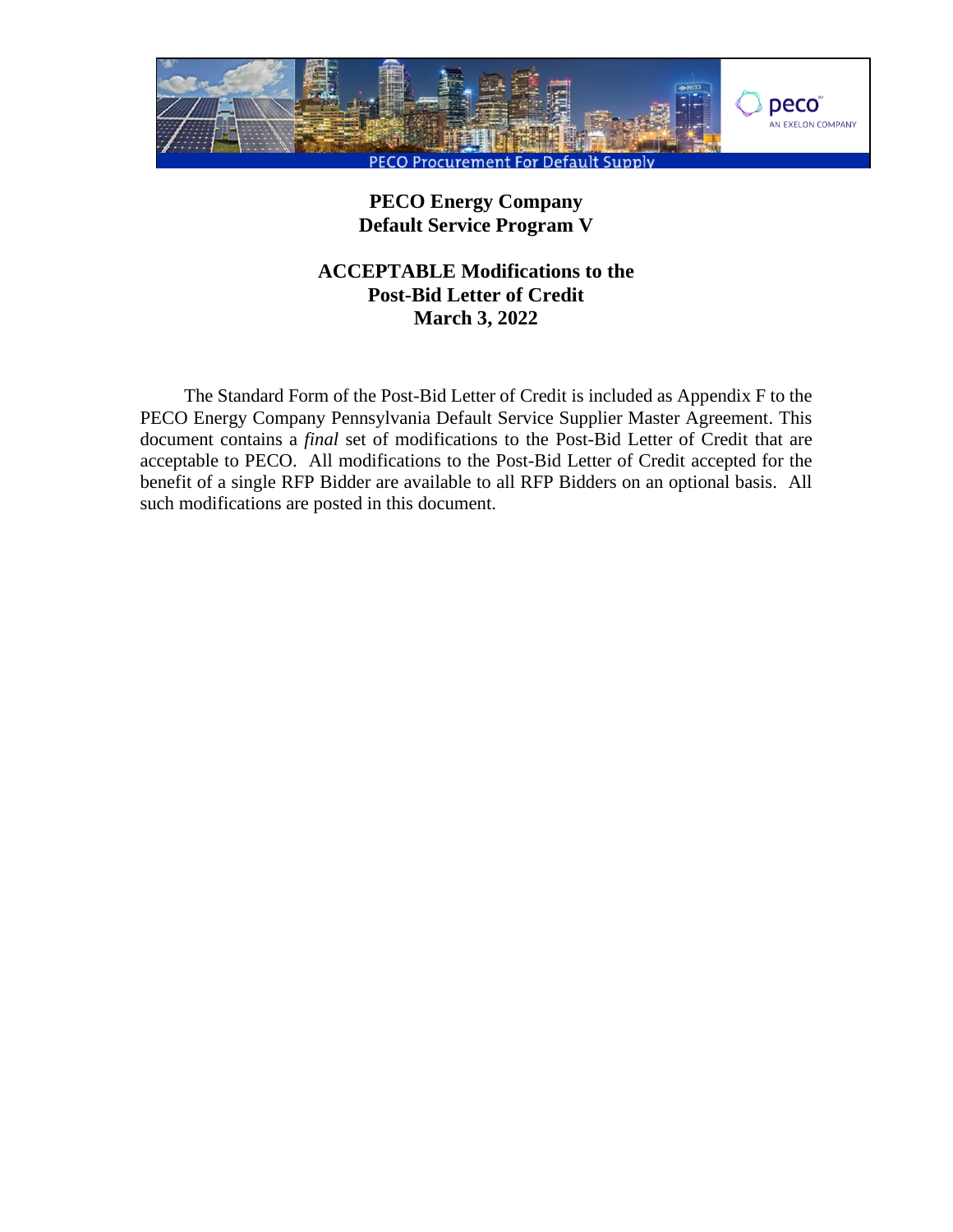| <b>Header - Original</b>                  |                              |  |
|-------------------------------------------|------------------------------|--|
| IRREVOCABLE LETTER OF CREDIT NO.          |                              |  |
| ISSUE DATE                                | EXPIRY DATE                  |  |
| <b>APPLICANT</b><br>[NAME]<br>[ADDRESS]   |                              |  |
| <b>BENEFICIARY</b><br>[NAME]<br>[ADDRESS] |                              |  |
| <b>CURRENCY</b><br><b>USD</b>             | <b>AMOUNT</b><br>*********\$ |  |

# *Acceptable Modifications to the Header*

1. IRREVOCABLE **STANDBY** LETTER OF CREDIT NO.

ISSUE DATE\_\_\_\_\_\_\_\_\_\_\_\_\_\_\_\_\_\_\_\_\_\_\_ EXPIRY DATE\_\_\_\_\_\_\_\_\_\_\_\_\_\_\_\_\_\_\_\_\_\_

APPLICANT [NAME] [ADDRESS]

BENEFICIARY [NAME] [ADDRESS]

| <b>CURRENCY</b> | <b>AMOUNT</b> |
|-----------------|---------------|
| USD.            | *********\$   |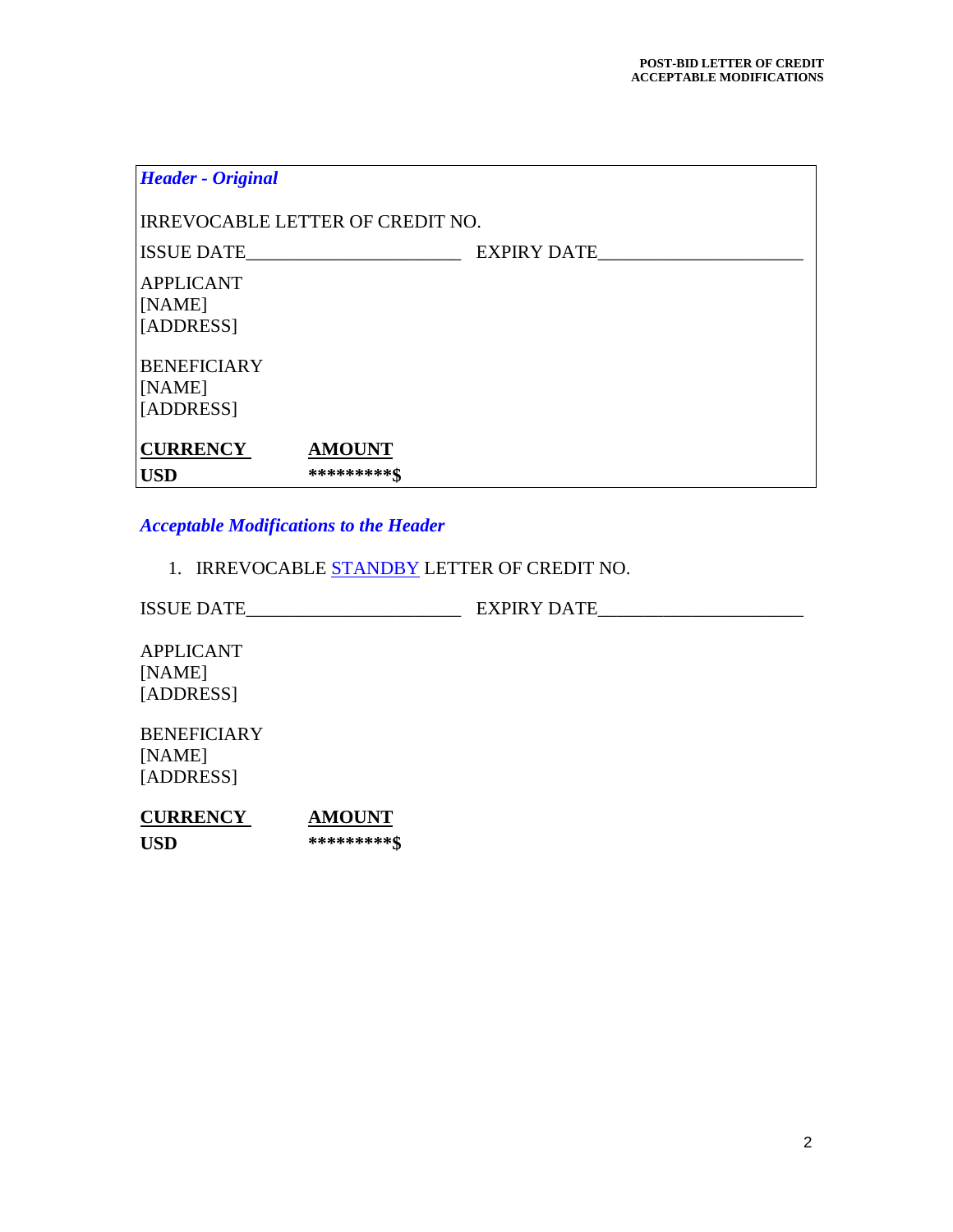#### 2. IRREVOCABLE LETTER OF CREDIT NO.

ISSUE DATE\_\_\_\_\_\_\_\_\_\_\_\_\_\_\_\_\_\_\_\_\_\_\_ EXPIRY DATE\_\_\_\_\_\_\_\_\_\_\_\_\_\_\_\_\_\_\_\_\_\_

ISSUING BANK: [NAME] [ADDRESS AND CONTACT INFORMATION]

APPLICANT [NAME] [ADDRESS]

BENEFICIARY [NAME] [ADDRESS]

| <b>CURRENCY</b> | AMOUNT      |
|-----------------|-------------|
| USD             | *********\$ |

## 3. IRREVOCABLE LETTER OF CREDIT NO.

ISSUE DATE\_\_\_\_\_\_\_\_\_\_\_\_\_\_\_\_\_\_\_\_\_\_\_ EXPIRY DATE\_\_\_\_\_\_\_\_\_\_\_\_\_\_\_\_\_\_\_\_\_\_

APPLICANT [NAME] [ADDRESS]

**BENEFICIARY** [NAME] [ADDRESS]

**CURRENCY AMOUNT USD \*\*\*\*\*\*\*\*\*\$** AMOUNT: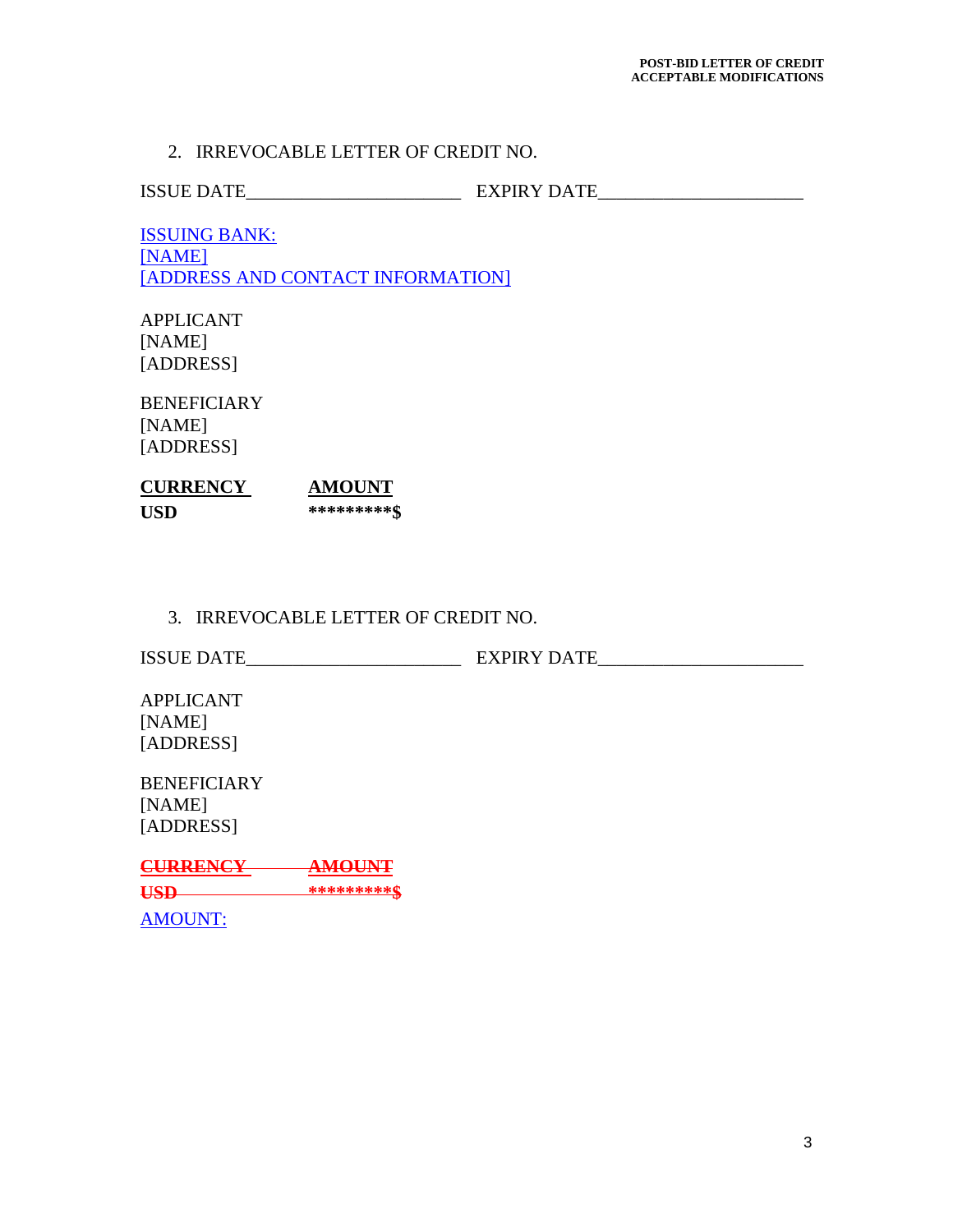*Paragraph 1 - Original*

WE HEREBY ISSUE IN YOUR FAVOR OUR IRREVOCABLE LETTER OF CREDIT NO: FOR THE ACCOUNT OF THE ACCOUNT OF THE ACCOUNT OF FOR AN AMOUNT OR AMOUNTS NOT TO EXCEED IN THE AGGREGATE US DOLLARS \_\_\_\_\_\_\_\_\_\_\_\_\_\_\_\_\_\_\_\_\_\_\_\_\_\_\_\_\_ AVAILABLE BY YOUR DRAFT(S) AT SIGHT ON THE BANK OF THE CONSTRUCT ("ISSUER") \_\_\_\_\_\_\_\_\_\_\_\_\_\_\_\_\_\_\_(ADDRESS), EFFECTIVE \_\_\_\_\_\_\_\_\_\_\_\_\_ AND EXPIRING AT OUR COUNTERS ON \_\_\_\_\_\_\_\_\_\_\_\_OR ANY AUTOMATICALLY EXTENDED EXPIRY DATE, AS PROVIDED HEREIN. THIS LETTER OF CREDIT IS AVAILABLE IN ONE OR MORE DRAFTS UP TO THE AGGREGATE AMOUNT SET FORTH HEREIN.

*Acceptable Modifications to Paragraph 1*

WE HEREBY ISSUE IN YOUR FAVOR OUR IRREVOCABLE LETTER OF CREDIT NO: \_\_\_\_\_\_\_\_\_\_ FOR THE ACCOUNT OF \_\_\_\_\_\_\_\_\_\_\_\_\_\_\_\_\_\_\_\_\_\_\_ (APPLICANT) FOR AN AMOUNT OR AMOUNTS NOT TO EXCEED IN THE AGGREGATE US DOLLARS \_\_\_\_\_\_\_\_\_\_\_\_\_\_\_\_\_\_\_\_\_\_\_\_\_\_\_\_\_ AVAILABLE BY YOUR DRAFT(S) AT SIGHT ON <del>THE BANK OF \_</del> \_ \_ \_ \_ \_ \_ \_ ("ISSUER") \_\_\_\_\_\_\_\_\_\_\_\_\_\_\_\_\_\_\_(ADDRESS), EFFECTIVE \_\_\_\_\_\_\_\_\_\_\_\_\_ AND EXPIRING AT OUR COUNTERS ON GRANY AUTOMATICALLY EXTENDED EXPIRY DATE, AS PROVIDED HEREIN. THIS LETTER OF CREDIT IS AVAILABLE IN ONE OR MORE DRAFTS UP TO THE AGGREGATE AMOUNT SET FORTH HEREIN.

WE HEREBY ISSUE IN YOUR FAVOR OUR IRREVOCABLE LETTER OF CREDIT NO: FOR THE ACCOUNT OF  $(APPLICANT)$ FOR AN AMOUNT OR AMOUNTS NOT TO EXCEED IN THE AGGREGATE US DOLLARS \_\_\_\_\_\_\_\_\_\_\_\_\_\_\_\_\_\_\_\_\_\_\_\_\_\_\_\_\_ AVAILABLE BY YOUR DRAFT(S) AT SIGHT ON THE BANK OF ("ISSUER") \_\_\_\_\_\_\_\_\_\_\_\_\_\_\_\_\_\_\_(ADDRESS), EFFECTIVE \_\_\_\_\_\_\_\_\_\_\_\_ IMMEDIATELY AND EXPIRING AT OUR COUNTERS ON THE OR ANY AUTOMATICALLY EXTENDED EXPIRY DATE, AS PROVIDED HEREIN. THIS LETTER OF CREDIT IS AVAILABLE IN ONE OR MORE DRAFTS UP TO THE AGGREGATE AMOUNT SET FORTH HEREIN.

WE HEREBY ISSUE IN YOUR FAVOR OUR IRREVOCABLE LETTER OF CREDIT NO: FOR THE ACCOUNT OF (APPLICANT) FOR AN AMOUNT OR AMOUNTS NOT TO EXCEED IN THE AGGREGATE US DOLLARS AVAILABLE BY YOUR DRAFT(S) AT SIGHT ON THE BANK OF \_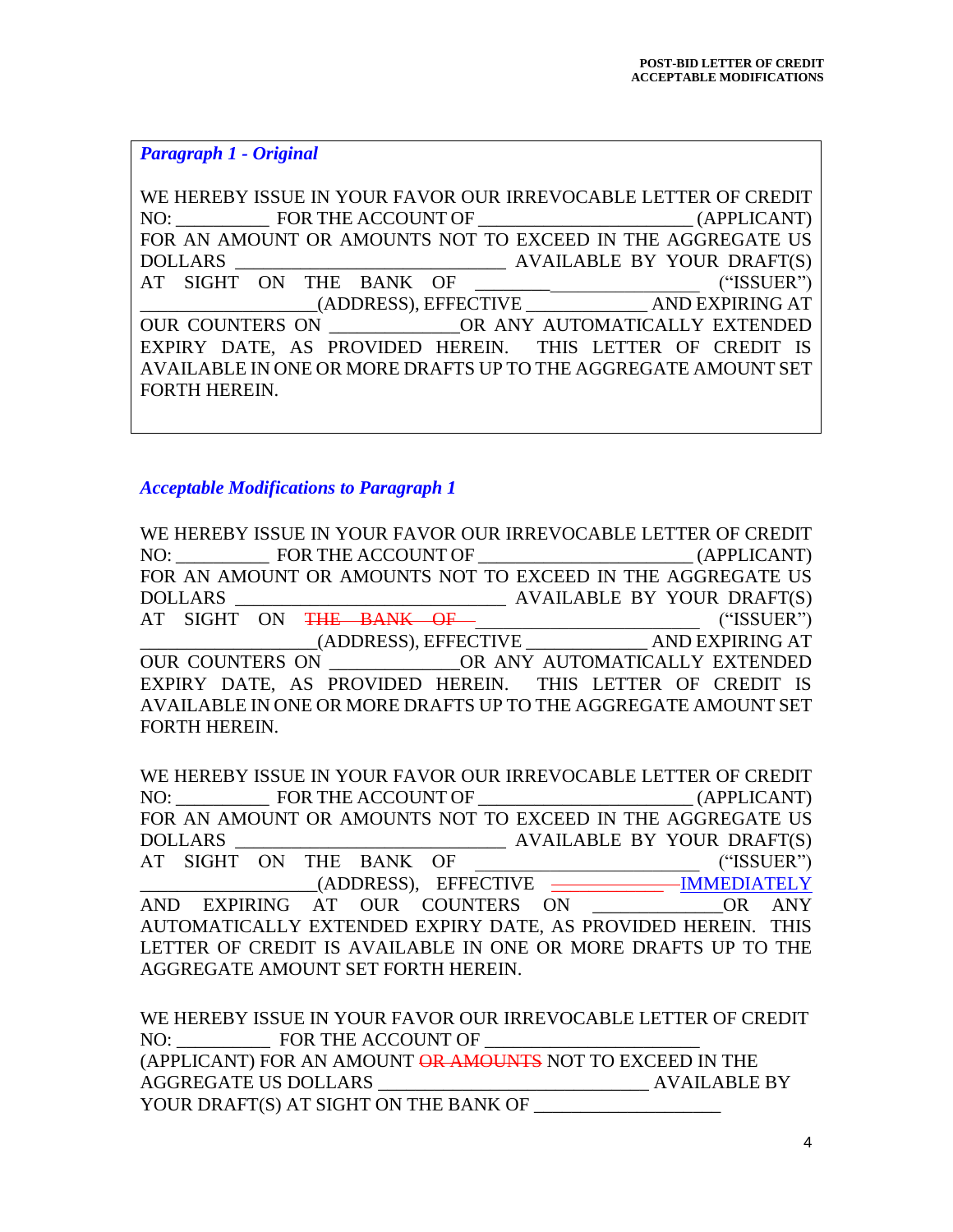("ISSUER")  $(ADDRESS), EFFECTIVE$  AND EXPIRING AT OUR COUNTERS ON GRANY AUTOMATICALLY EXTENDED EXPIRY DATE, AS PROVIDED HEREIN. THIS LETTER OF CREDIT IS AVAILABLE IN ONE OR MORE DRAFTS UP TO THE AGGREGATE AMOUNT SET FORTH HEREIN.

WE HEREBY ISSUE IN YOUR FAVOR OUR IRREVOCABLE LETTER OF CREDIT NO: FOR THE ACCOUNT OF

(APPLICANT) FOR AN AMOUNT OR AMOUNTS NOT TO EXCEED IN THE AGGREGATE US DOLLARS \_\_\_\_\_\_\_\_\_\_\_\_\_\_\_\_\_\_\_\_\_\_\_\_\_\_\_\_\_ AVAILABLE BY

YOUR DRAFT(S) AT SIGHT DRAWN ON THE BANK OF ("ISSUER")  $(ADDRESS)$ , EFFECTIVE AND EXPIRING AT OUR COUNTERS ON \_\_\_\_\_\_\_\_\_\_\_\_\_\_OR ANY AUTOMATICALLY EXTENDED EXPIRY DATE, AS PROVIDED HEREIN. THIS LETTER OF CREDIT IS AVAILABLE IN ONE OR MORE DRAFTS UP TO THE AGGREGATE AMOUNT SET FORTH HEREIN.

WE HEREBY ISSUE IN YOUR FAVOR OUR IRREVOCABLE LETTER OF CREDIT NO: FOR THE ACCOUNT OF

(APPLICANT) FOR AN AMOUNT OR AMOUNTS NOT TO EXCEED IN THE AGGREGATE US DOLLARS AVAILABLE BY

YOUR DRAFT(S) AT SIGHT ON THE BANK OF

("ISSUER")  $\qquad \qquad \text{(ADDRESS)}, \text{EFFECTIVE} \qquad \qquad \text{AND}$ EXPIRING AT OUR COUNTERS ON \_\_\_\_\_\_\_\_\_\_\_\_\_\_OR ANY AUTOMATICALLY EXTENDED EXPIRY DATE, AS PROVIDED HEREIN. THIS LETTER OF CREDIT IS AVAILABLE IN ONE OR MORE DRAFTS UP TO THE AGGREGATE AMOUNT SET FORTH HEREIN.

PARTIAL DRAWINGS AND MULTIPLE PRESENTATIONS ARE ALLOWED.

WE HEREBY ISSUE IN YOUR FAVOR OUR IRREVOCABLE LETTER OF CREDIT NO: FOR THE ACCOUNT OF

("APPLICANT") FOR AN AMOUNT OR AMOUNTS NOT TO EXCEED IN THE AGGREGATE US DOLLARS \_\_\_\_\_\_\_\_\_\_\_\_\_\_\_\_\_\_\_\_\_\_\_\_\_\_\_\_\_ AVAILABLE BY

YOUR DRAFT(S) AT SIGHT ON THE BANK OF ("ISSUER")  $(ADDRESS)$ , EFFECTIVE  $AND$ EXPIRING AT OUR COUNTERS ON GRANY AUTOMATICALLY EXTENDED EXPIRY DATE, AS PROVIDED HEREIN. THIS LETTER OF CREDIT IS AVAILABLE IN ONE OR MORE DRAFTS UP TO THE AGGREGATE AMOUNT SET FORTH HEREIN.

WE HEREBY ISSUE IN YOUR FAVOR OUR IRREVOCABLE LETTER OF CREDIT NO: FOR THE ACCOUNT OF  $\qquad \qquad$  (APPLICANT) FOR AN AMOUNT OR AMOUNTS NOT TO EXCEED IN THE AGGREGATE US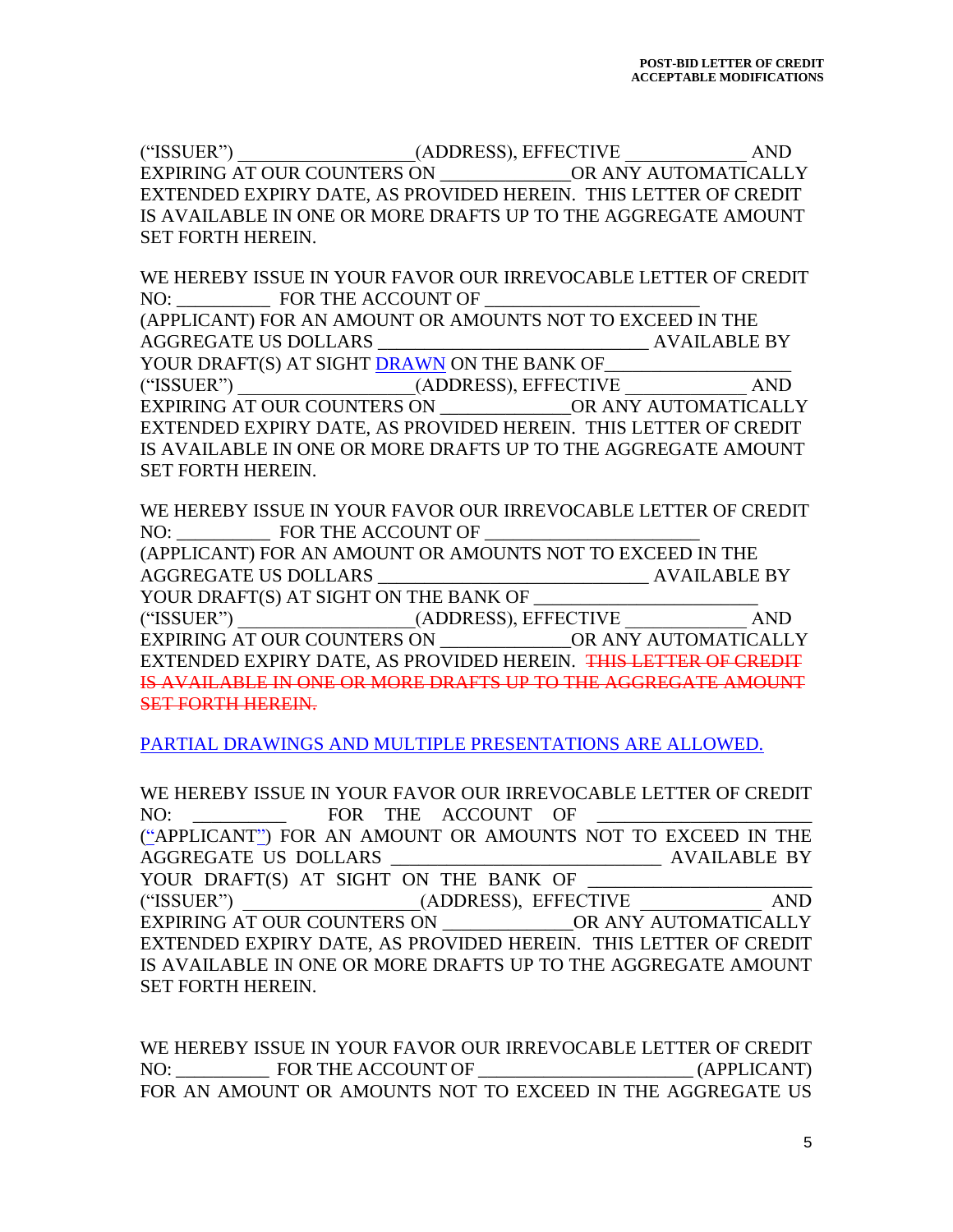DOLLARS \_\_\_\_\_\_\_\_\_\_\_\_\_\_\_\_\_\_\_\_\_\_\_\_\_\_\_\_\_ AVAILABLE BY YOUR DRAFT(S) DRAWN AT SIGHT ON THE BANK OF \_\_\_\_\_\_\_\_\_\_\_\_\_\_\_\_\_\_\_\_\_\_\_\_ ("ISSUER") \_\_\_\_\_\_\_\_\_\_\_\_\_\_\_\_\_\_\_(ADDRESS), EFFECTIVE \_\_\_\_\_\_\_\_\_\_\_\_\_ AND EXPIRING AT OUR COUNTERS ON **OR ANY AUTOMATICALLY EXTENDED** EXPIRY DATE, AS PROVIDED HEREIN. THIS LETTER OF CREDIT IS AVAILABLE IN ONE OR MORE DRAFTS UP TO THE AGGREGATE AMOUNT SET FORTH HEREIN.

WE, [NAME OF ISSUING BANK] HEREBY ISSUE IN YOUR FAVOR OUR IRREVOCABLE LETTER OF CREDIT NO: \_\_\_\_\_\_\_\_\_\_ FOR THE ACCOUNT OF \_\_\_\_\_\_\_\_\_\_\_\_\_\_\_\_\_\_\_\_\_\_\_ (APPLICANT) FOR AN AMOUNT OR AMOUNTS NOT TO EXCEED IN THE AGGREGATE US DOLLARS \_\_\_\_\_\_\_\_\_\_\_\_\_\_\_\_\_\_\_\_\_\_\_\_\_\_\_\_\_ AVAILABLE BY YOUR DRAFT(S) AT SIGHT ON THE BANK OF ("ISSUER") \_\_\_\_\_\_\_\_\_\_\_\_\_\_\_\_\_\_\_(ADDRESS), EFFECTIVE \_\_\_\_\_\_\_\_\_\_\_\_\_ AND EXPIRING AT OUR COUNTERS ON \_\_\_\_\_\_\_\_\_\_\_\_\_\_OR ANY AUTOMATICALLY EXTENDED EXPIRY DATE, AS PROVIDED HEREIN. THIS LETTER OF CREDIT IS AVAILABLE IN ONE OR MORE DRAFTS UP TO THE AGGREGATE AMOUNT SET FORTH HEREIN.

WE HEREBY ISSUE IN YOUR FAVOR OUR IRREVOCABLE STANDBY LETTER OF CREDIT NO: FOR THE ACCOUNT OF (APPLICANT) FOR AN AMOUNT OR AMOUNTS NOT TO EXCEED IN THE AGGREGATE US DOLLARS \_\_\_\_\_\_\_\_\_\_\_\_\_\_\_\_\_\_\_\_\_\_\_\_\_\_\_\_\_ AVAILABLE BY YOUR DRAFT(S) AT SIGHT ON THE BANK OF ("ISSUER") \_\_\_\_\_\_\_\_\_\_\_\_\_\_\_\_\_\_\_(ADDRESS), EFFECTIVE \_\_\_\_\_\_\_\_\_\_\_\_\_ AND EXPIRING AT OUR COUNTERS ON  $OR$  ANY AUTOMATICALLY EXTENDED EXPIRY DATE, AS PROVIDED HEREIN. THIS LETTER OF CREDIT IS AVAILABLE IN ONE OR MORE DRAFTS UP TO THE AGGREGATE AMOUNT SET FORTH HEREIN.

WE HEREBY ISSUE IN YOUR FAVOR OUR IRREVOCABLE LETTER OF CREDIT NO: FOR THE ACCOUNT OF  $(APPLICANT)$ FOR AN AMOUNT OR AMOUNTS NOT TO EXCEED IN THE AGGREGATE US DOLLARSUSD\_\_\_\_\_\_\_\_\_\_\_\_\_\_\_\_\_\_\_\_\_\_\_\_\_\_\_\_\_ AVAILABLE BY YOUR DRAFT(S) AT SIGHT ON THE BANK OF  $($ "ISSUER") \_\_\_\_\_\_\_\_\_\_\_\_\_\_\_\_\_\_\_(ADDRESS), EFFECTIVE \_\_\_\_\_\_\_\_\_\_\_\_\_ AND EXPIRING AT OUR COUNTERS ON **OR ANY AUTOMATICALLY EXTENDED** EXPIRY DATE, AS PROVIDED HEREIN. THIS LETTER OF CREDIT IS AVAILABLE IN ONE OR MORE DRAFTS UP TO THE AGGREGATE AMOUNT SET FORTH HEREIN.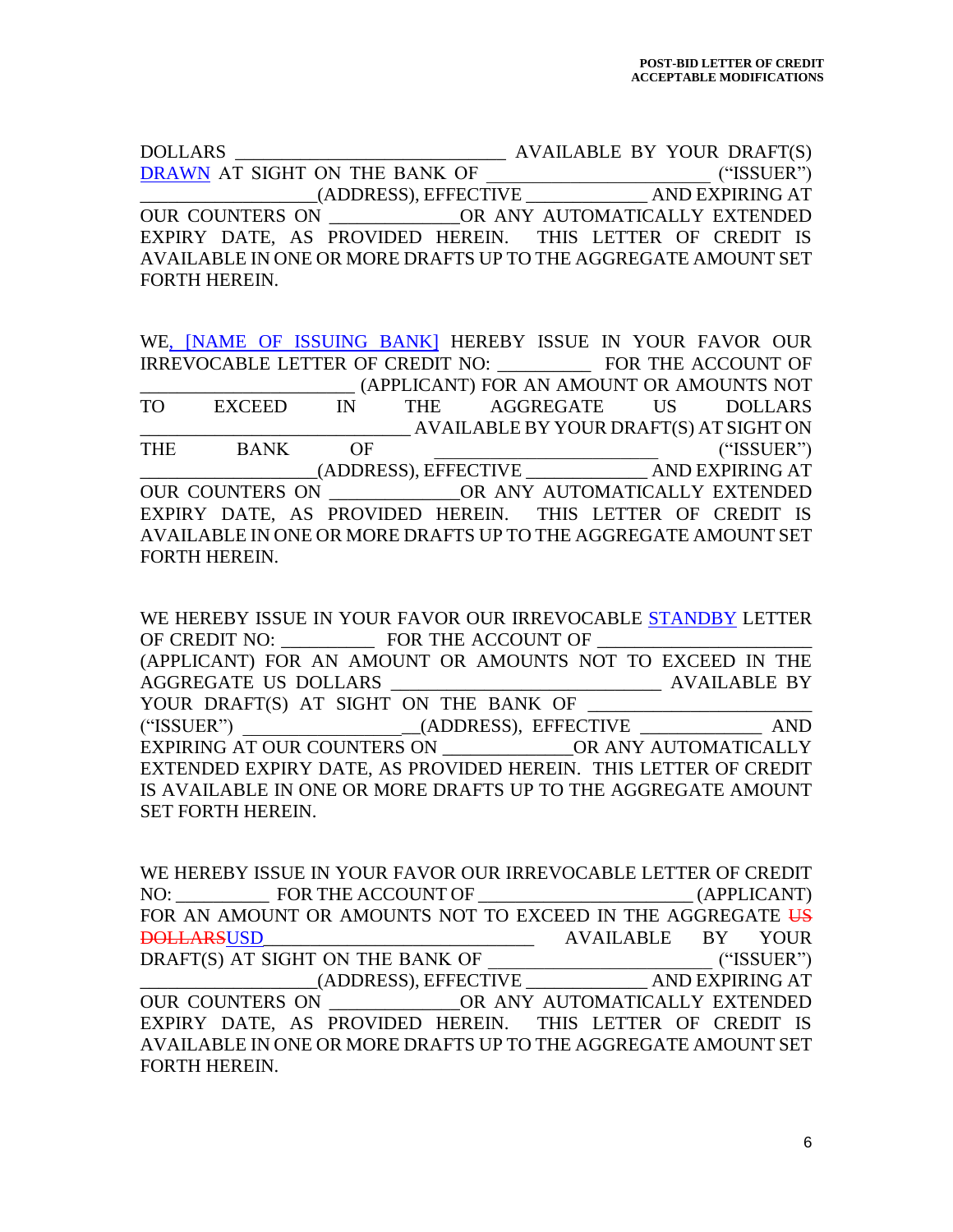*Paragraph 2 - Original*

THIS LETTER OF CREDIT IS PRESENTABLE AND PAYABLE AT OUR COUNTERS AND WE HEREBY ENGAGE WITH YOU THAT DRAFTS DRAWN UNDER AND IN COMPLIANCE WITH THE TERMS OF THIS LETTER OF CREDIT WILL BE HONORED ON PRESENTATION IF ACCOMPANIED BY THE REQUIRED DOCUMENTS PURSUANT TO THE TERMS OF THIS LETTER OF CREDIT.

*Acceptable Modifications to Paragraph 2*

THIS LETTER OF CREDIT IS PRESENTABLE AND PAYABLE AT OUR COUNTERS AND WE HEREBY ENGAGE WITH YOU THAT DRAFTS DRAWN UNDER AND IN COMPLIANCE WITH THE TERMS OF THIS LETTER OF CREDIT WILL BE HONORED UPONON PRESENTATION IF ACCOMPANIED BY THE REQUIRED DOCUMENTS PURSUANT TO THE TERMS OF THIS LETTER OF CREDIT.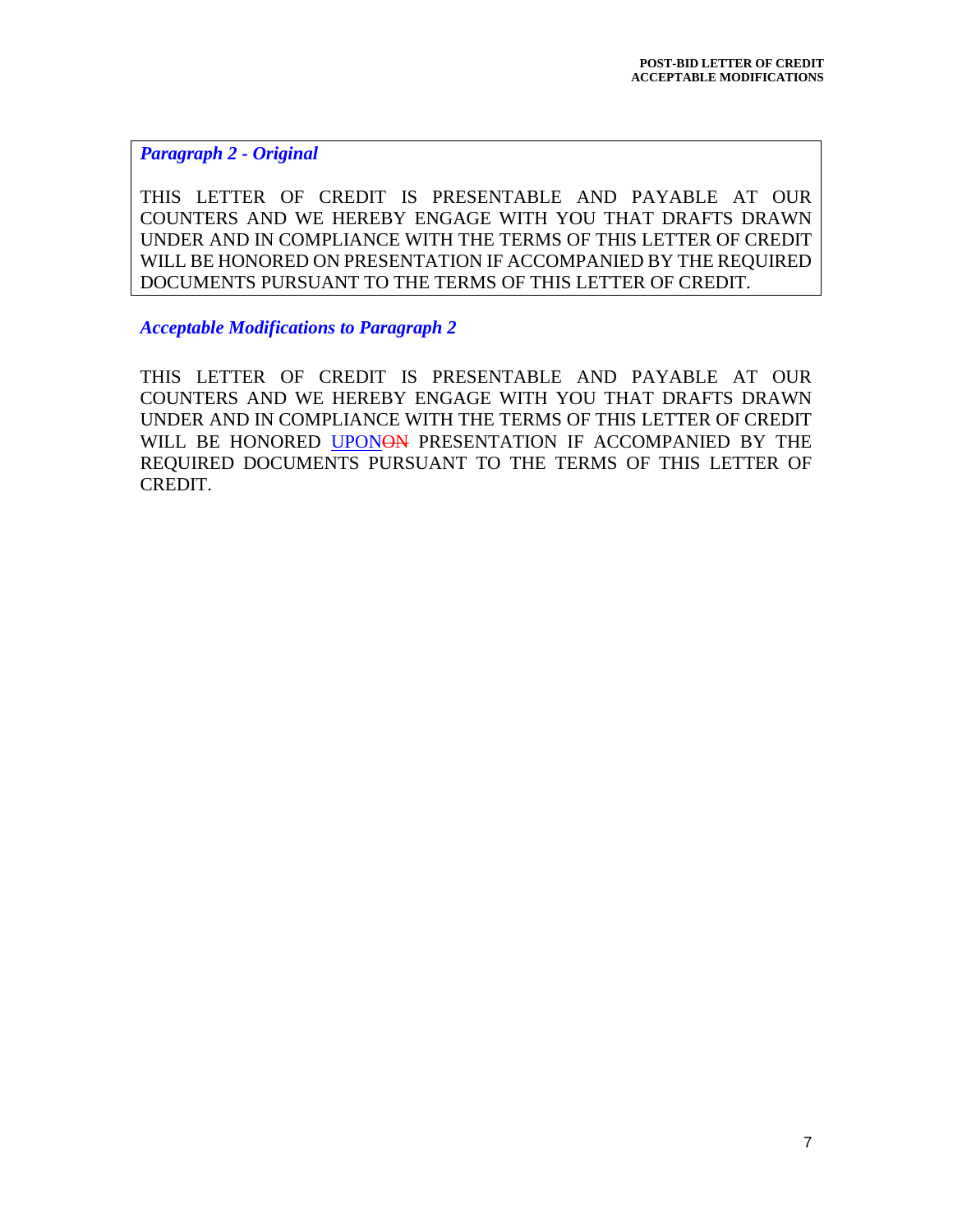*Paragraph 3 - Original*

THE BELOW MENTIONED DOCUMENT(S) MUST BE PRESENTED ON OR BEFORE THE EXPIRY DATE OF THIS INSTRUMENT IN ACCORDANCE WITH THE TERMS AND CONDITIONS OF THIS LETTER OF CREDIT.

*Acceptable Modifications to Paragraph 3*

THE BELOW MENTIONED DOCUMENT(S) MUST BE PRESENTED ON OR BEFORE THE EXPIRY DATE OF THIS LETTER OF CREDITINSTRUMENT IN ACCORDANCE WITH THE TERMS AND CONDITIONS OF THIS LETTER OF CREDIT.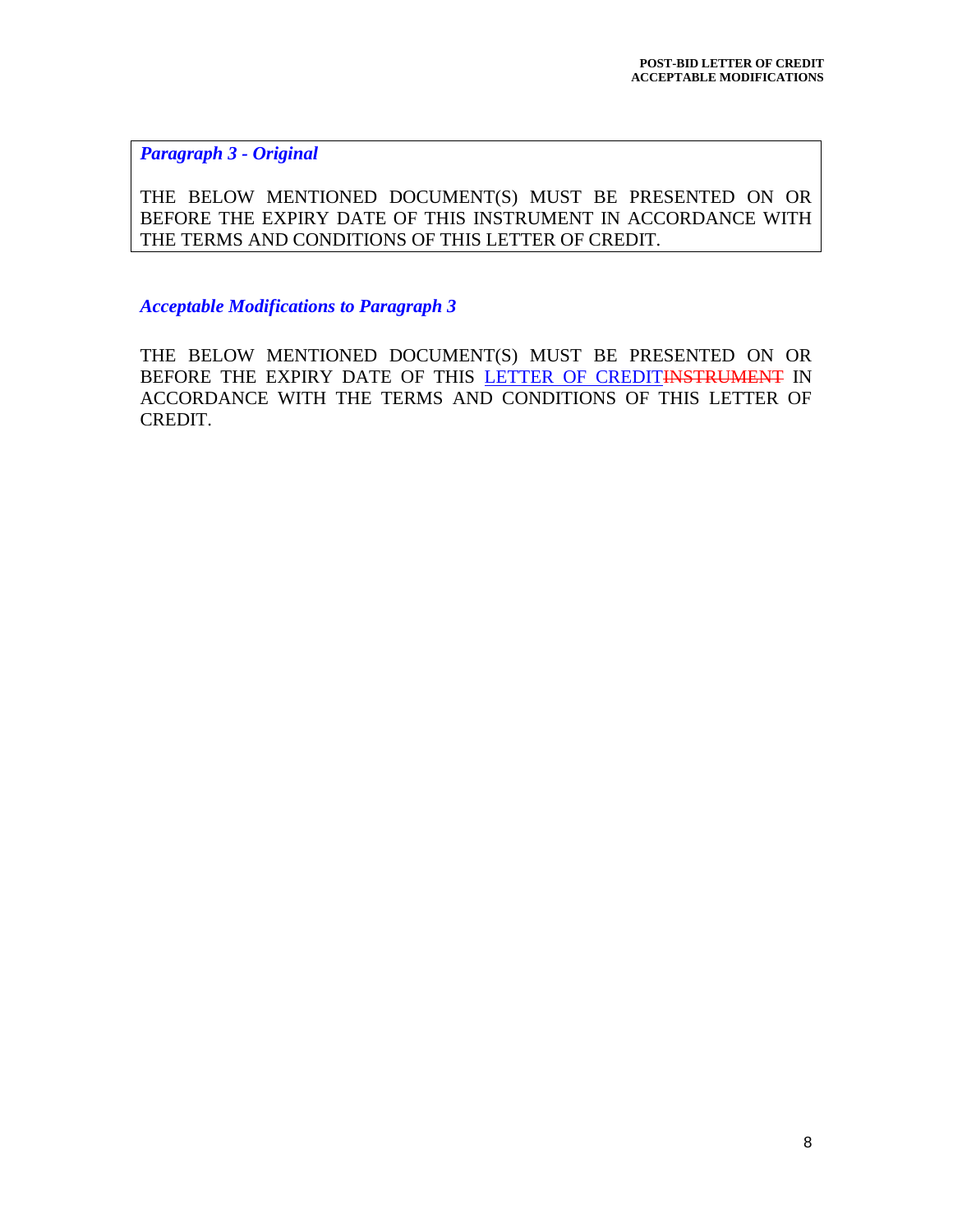*Paragraph 4 - Original*

## 1. YOUR SIGNED AND DATED STATEMENT, READING AS FOLLOWS:

"THE AMOUNT FOR THIS DRAWING, USD (INSERT AMOUNT), BEING MADE UNDER THE BANK OF \_\_\_\_\_\_\_\_\_\_\_\_\_\_\_\_\_\_\_\_ (BANK) LETTER OF CREDIT NUMBER (INSERT LETTER OF CREDIT REFERENCE NUMBER), REPRESENTS AN AMOUNT DUE AND PAYABLE TO BENEFICIARY FROM APPLICANT FOR PERFORMANCE ASSURANCE RELATED TO THE BENEFICIARY'S PENNSYLVANIA PECO ENERGY COMPANY PENNSYLVANIA DEFAULT SERVICE SUPPLIER MASTER AGREEMENT DATED BETWEEN \_\_\_\_\_\_\_\_\_\_\_\_\_\_ AND  $\cdots$ 

## *Acceptable Modifications to Paragraph 4*

## 1. YOUR SIGNED AND DATED STATEMENT, READING AS FOLLOWS:

"THE AMOUNT FOR THIS DRAWING, USD (INSERT AMOUNT), BEING MADE UNDER THE BANK OF \_\_\_\_\_\_\_\_\_\_\_\_\_\_\_\_ (BANK) LETTER OF CREDIT NUMBER (INSERT LETTER OF CREDIT REFERENCE NUMBER), REPRESENTS AN AMOUNT DUE AND PAYABLE TO BENEFICIARY FROM APPLICANT FOR PERFORMANCE ASSURANCE RELATED TO THE BENEFICIARY'S PECO ENERGY COMPANY PENNSYLVANIA DEFAULT SERVICE SUPPLIER MASTER AGREEMENT DATED BETWEEN AND NORTH AND THE SET OF AND

## 1. YOUR SIGNED AND DATED STATEMENT, READING AS FOLLOWS:

"THE AMOUNT FOR THIS DRAWING, USD (INSERT AMOUNT), BEING MADE UNDER THE BANK OF\_\_\_\_\_\_\_\_\_\_\_\_\_\_\_\_\_\_\_\_\_\_\_ (BANK) LETTER OF CREDIT NUMBER (INSERT LETTER OF CREDIT REFERENCE NUMBER), REPRESENTS AN AMOUNT DUE AND PAYABLE TO BENEFICIARY FROM APPLICANT FOR PERFORMANCE ASSURANCE RELATED TO THE BENEFICIARY'S PECO ENERGY COMPANY PENNSYLVANIA DEFAULT SERVICE SUPPLIER MASTER AGREEMENT DATED BETWEEN AND ."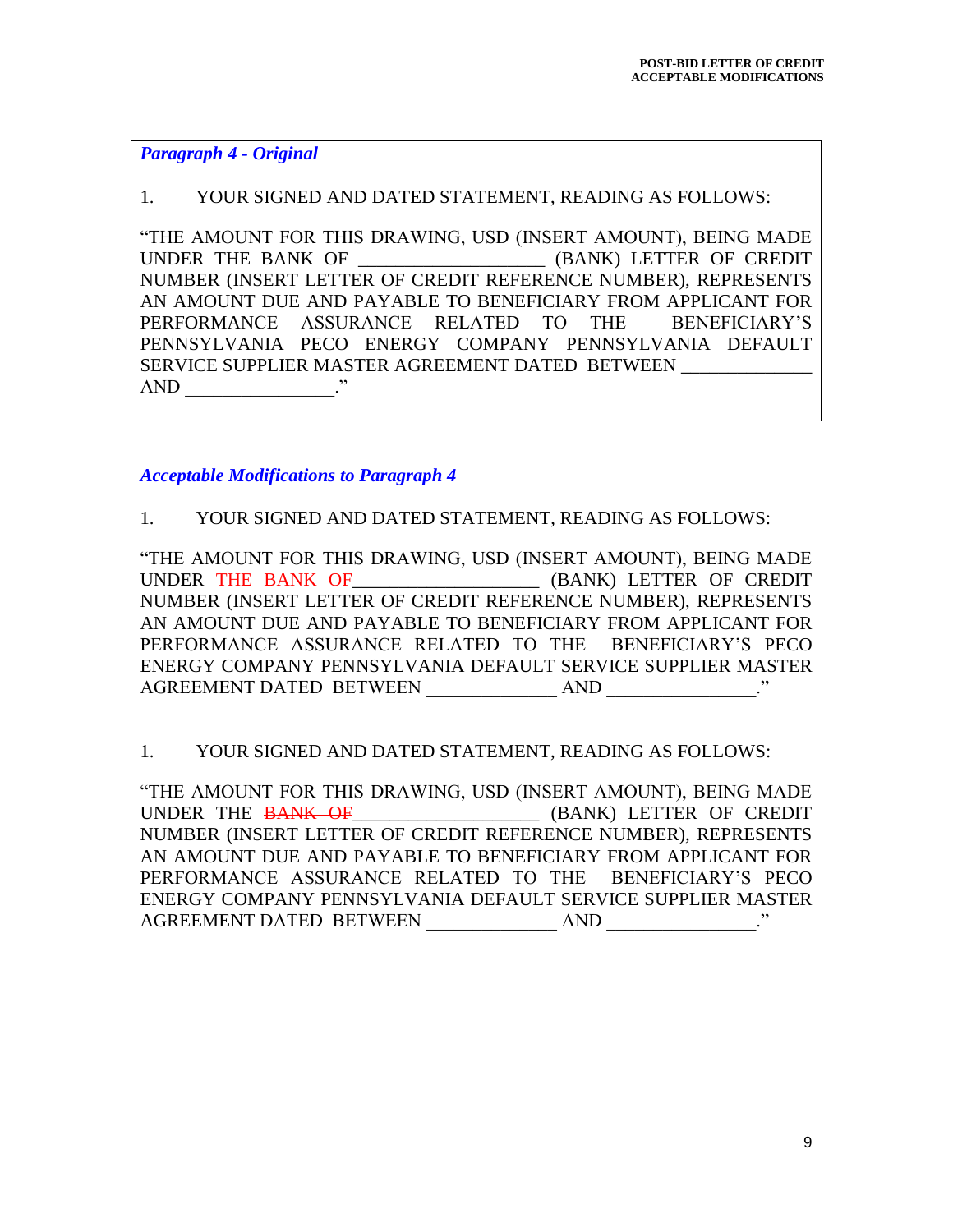#### 1. YOUR SIGNED AND DATED STATEMENT, READING AS FOLLOWS:

"THE AMOUNT FOR THIS DRAWING, USD (INSERT AMOUNT), BEING MADE UNDER THE BANK OF **EXAMPLE (BANK) LETTER OF CREDIT** NUMBER (INSERT LETTER OF CREDIT REFERENCE NUMBER), REPRESENTS AN AMOUNT DUE AND PAYABLE TO BENEFICIARY FROM APPLICANT FOR PERFORMANCE ASSURANCE RELATED TO <del>THE T</del>HAT CERTAIN BENEFICIARY'S PECO ENERGY COMPANY PENNSYLVANIA DEFAULT SERVICE SUPPLIER MASTER AGREEMENT DATED BETWEEN AND \_\_\_\_\_\_\_\_\_\_\_\_\_\_\_\_."

#### 1. YOUR SIGNED AND DATED STATEMENT, READING AS FOLLOWS:

"THE AMOUNT FOR THIS DRAWING, USD (INSERT AMOUNT), BEING MADE UNDER THE BANK OF \_\_\_\_\_\_\_\_\_\_\_\_\_\_\_\_\_\_\_\_ (BANK) LETTER OF CREDIT NUMBER (INSERT LETTER OF CREDIT REFERENCE NUMBER), REPRESENTS AN AMOUNT DUE AND PAYABLE TO BENEFICIARY FROM APPLICANT FOR PERFORMANCE ASSURANCE RELATED TO THE BENEFICIARY'S PECO ENERGY COMPANY PENNSYLVANIA DEFAULT SERVICE SUPPLIER MASTER AGREEMENT DATED BETWEEN AND ."

*This modification is acceptable as long as (BANK) is replaced by the name of the bank defined as the Issuer in Paragraph 1.*

#### 1. YOUR SIGNED AND DATED STATEMENT, READING AS FOLLOWS:

"THE AMOUNT FOR THIS DRAWING, USD (INSERT AMOUNT), BEING MADE UNDER THE BANK OF \_\_\_\_\_\_\_\_\_\_\_\_\_\_\_\_\_\_\_\_ ("BANK") LETTER OF CREDIT NUMBER (INSERT LETTER OF CREDIT REFERENCE NUMBER), REPRESENTS AN AMOUNT DUE AND PAYABLE TO BENEFICIARY FROM APPLICANT FOR PERFORMANCE ASSURANCE RELATED TO THE BENEFICIARY'S PECO ENERGY COMPANY PENNSYLVANIA DEFAULT SERVICE SUPPLIER MASTER AGREEMENT DATED BETWEEN \_\_\_\_\_\_\_\_\_\_\_\_\_\_ AND \_\_\_\_\_\_\_\_\_\_\_\_\_\_\_\_."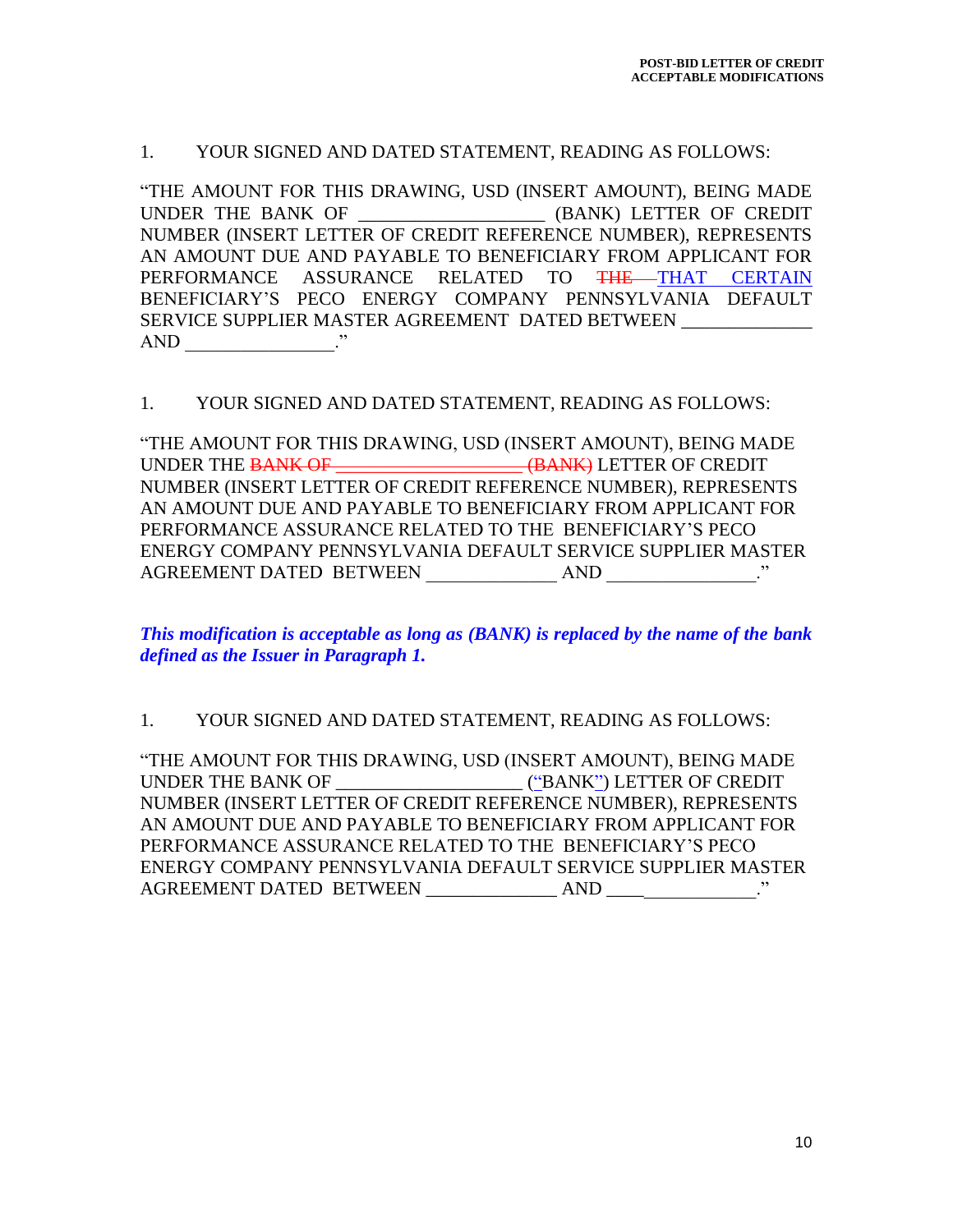*Paragraph 5 - Original*

2. THIS ORIGINAL LETTER OF CREDIT AND ANY AMENDMENT(S).

*Acceptable Modifications to Paragraph 5*

2. THIS ORIGINAL LETTER OF CREDIT AND ANY AMENDMENT(S).

2. THIS ORIGINAL LETTER OF CREDIT AND ANY AMENDMENT(S)ALL ORIGINAL AMENDMENTS (IF ANY).

2. THIS ORIGINAL LETTER OF CREDIT AND ANYALL AMENDMENT(S).

ALL DRAFTS MUST BEAR THE CLAUSE "DRAWN UNDER THE BANK OF \_\_\_\_\_\_\_\_\_\_\_\_\_\_ [INSERT NAME OF "ISSUER"] LETTER OF CREDIT NO. \_\_\_\_\_\_\_\_\_\_\_\_\_[INSERT LETTER OF CREDIT NUMBER]"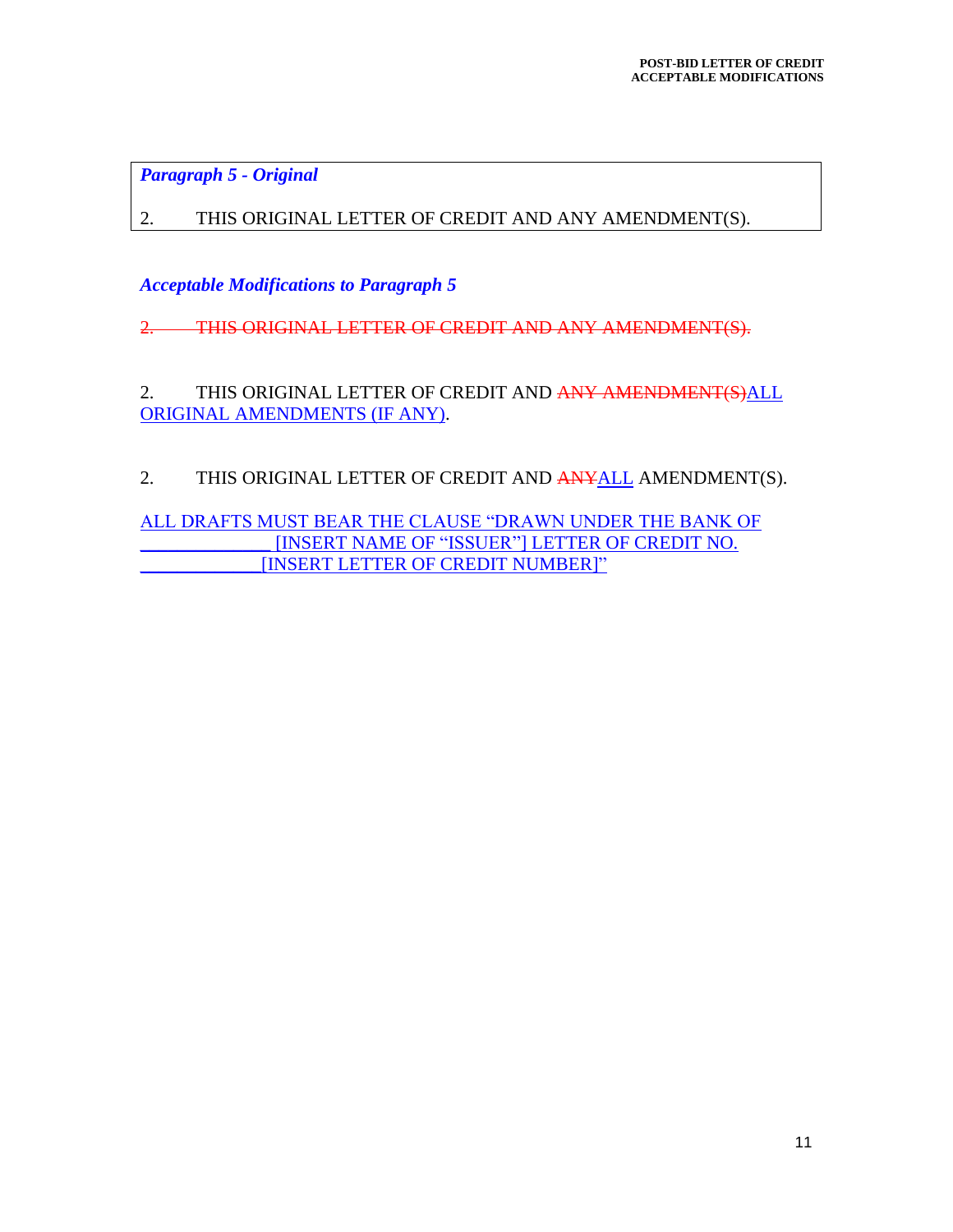#### *Paragraph 6 - Original*

IF PRESENTATION OF ANY DRAWING IS MADE ON A BUSINESS DAY (AS HEREIN DEFINED) AND SUCH PRESENTATION IS MADE ON OR BEFORE 11:00 A.M. NEW YORK TIME, ISSUER SHALL SATISFY SUCH DRAWING REQUEST ON THE NEXT BUSINESS DAY. IF THE DRAWING IS RECEIVED AFTER 11:00 A.M. NEW YORK TIME, ISSUER WILL SATISFY SUCH DRAWING REQUEST ON THE SECOND FOLLOWING BUSINESS DAY.

#### *Acceptable Modifications to Paragraph 6*

IF PRESENTATION OF ANY DRAWING IS MADE ON A BUSINESS DAY (AS HEREIN DEFINED) AND SUCH PRESENTATION IS MADE ON OR BEFORE 11:00 A.M. NEW YORK TIMEEASTERN PREVAILING TIME, ISSUER SHALL SATISFY SUCH DRAWING REQUEST ON THE NEXT BUSINESS DAY. IF THE DRAWING IS RECEIVED AFTER 11:00 A.M. NEW YORK TIMEEASTERN PREVAILING TIME, ISSUER WILL SATISFY SUCH DRAWING REQUEST ON THE SECOND FOLLOWING BUSINESS DAY.

*This first acceptable modification to Paragraph 6 is illustrative. It is acceptable to replace "New York Time" with any time zone within the United States (e.g. "Eastern Prevailing Time", "Central Prevailing Time" or "Pacific Prevailing Time").*

IF PRESENTATION OF ANY DRAWING IS MADE ON A BUSINESS DAY (AS HEREIN DEFINED) AND SUCH PRESENTATION IS MADE ON OR BEFORE 11:00 A.M. NEW YORK-LOS ANGELES, ISSUER SHALL SATISFY SUCH DRAWING REQUEST ON THE NEXT BUSINESS DAY. IF THE DRAWING IS RECEIVED AFTER 11:00 A.M. NEW YORK LOS ANGELES TIME, ISSUER WILL SATISFY SUCH DRAWING REQUEST ON THE SECOND FOLLOWING BUSINESS DAY.

*This second acceptable modification to Paragraph 6 is illustrative. It is acceptable to replace "New York" with any City and/or State within the United States provided that this modification is also made to Paragraph 9.*

IF PRESENTATION OF ANY DRAWING IS MADE ON A BUSINESS DAY (AS HEREIN DEFINED) AND SUCH PRESENTATION IS MADE ON OR BEFORE 11:00 A.M. NEW YORK TIME, ISSUER SHALL SATISFY SUCH DRAWING REQUEST ON THE NEXT BUSINESS DAY. IF PRESENTATION OF ANY DRAWING IS MADE ON A BUSINESS DAY (AS HEREIN DEFINED) AND SUCH PRESENTATION IS MADE IF THE DRAWING IS RECEIVED AFTER 11:00 A.M. NEW YORK TIME, ISSUER WILL SATISFY SUCH DRAWING REQUEST ON THE SECOND FOLLOWING BUSINESS DAY.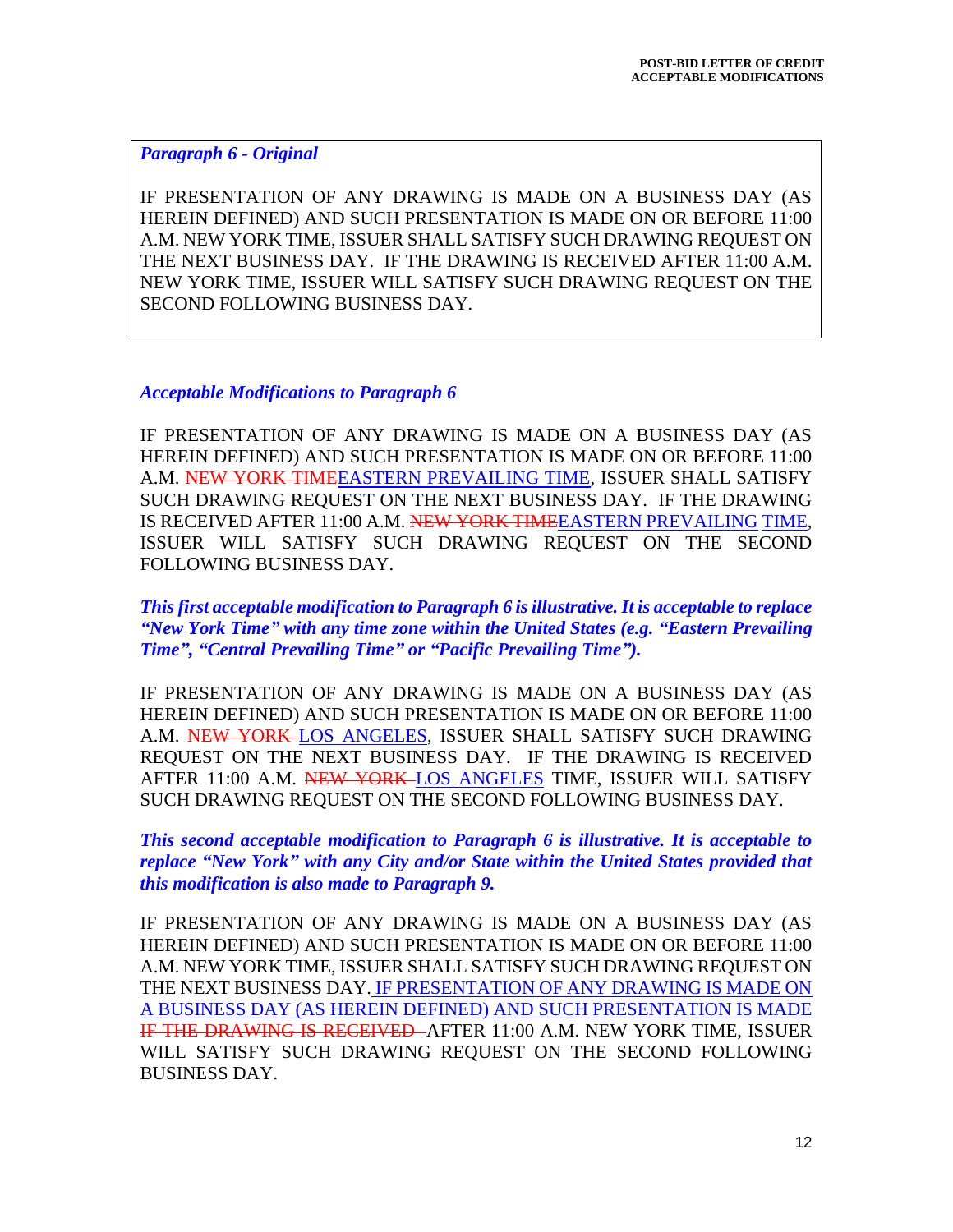IF PRESENTATION OF ANY DRAWING IS MADE ON A BUSINESS DAY (AS HEREIN DEFINED) AND SUCH PRESENTATION IS MADE ON OR BEFORE 11:00 A.M. NEW YORK TIME, ISSUER SHALL SATISFYHONOR SUCH DRAWING REQUEST ON THE NEXT BUSINESS DAY. IF THE DRAWING IS RECEIVED AFTER 11:00 A.M. NEW YORK TIME, ISSUER WILL SATISFYHONOR SUCH DRAWING REQUEST ON THE SECOND FOLLOWING BUSINESS DAY.

IF PRESENTATION OF ANY DRAWING IS MADE ON A BUSINESS DAY (AS HEREIN DEFINED) AND SUCH PRESENTATION IS MADE ON OR BEFORE 11:00 A.M. NEW YORK TIME, ISSUER SHALL SATISFY SUCH DRAWING REQUEST ON THE NEXT BUSINESS DAY. IF PRESENTATION OF ANY DRAWING IS MADE ON A BUSINESS DAY (AS HEREINAFTER DEFINED) AND SUCH PRESENTATION IS MADE IF THE DRAWING IS RECEIVED AFTER 11:00 A.M. NEW YORK TIME, ISSUER WILL SATISFY SUCH DRAWING REQUEST ON THE SECOND FOLLOWING BUSINESS DAY.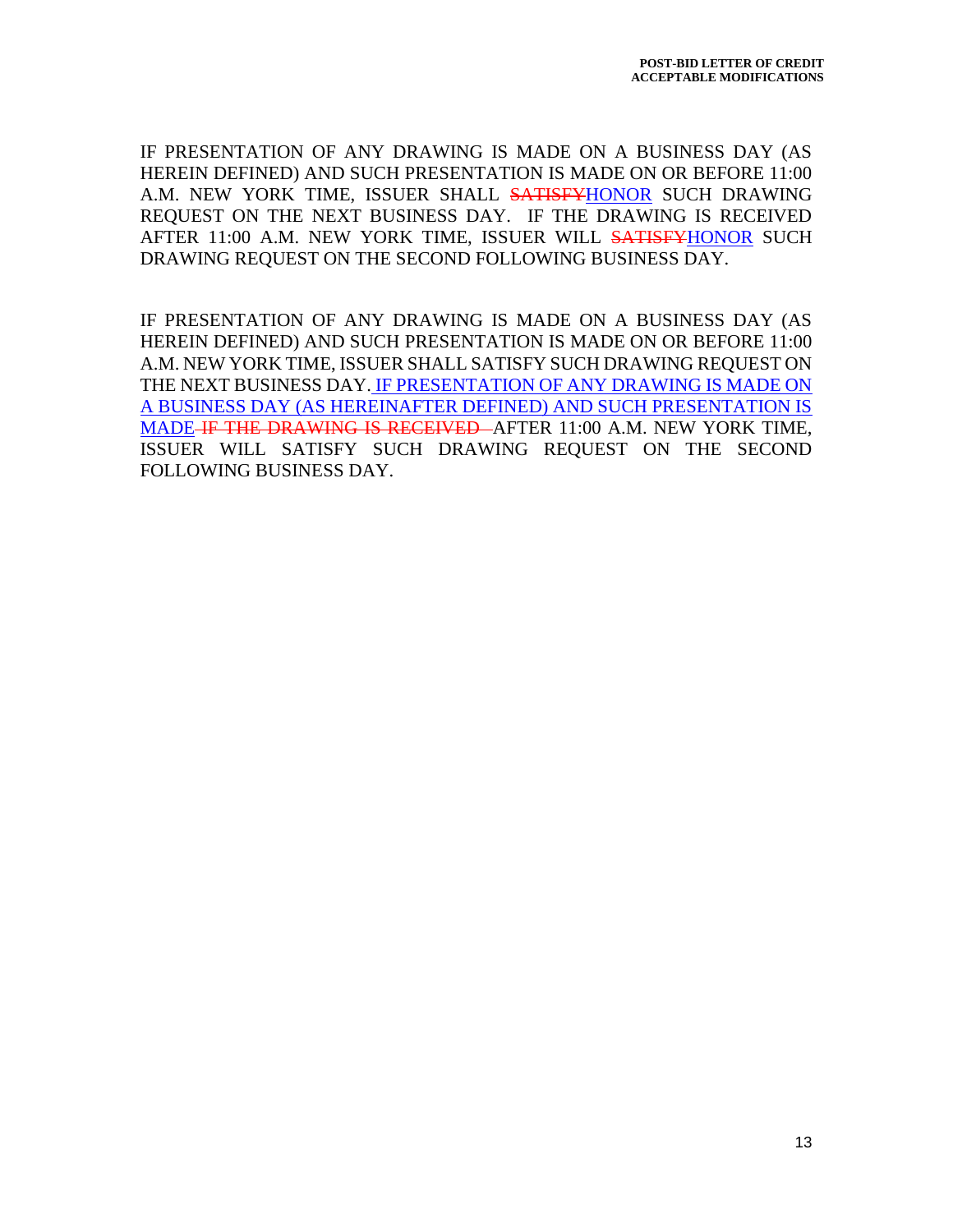*Paragraph 7 - Original*

IT IS A CONDITION OF THIS LETTER OF CREDIT THAT IT WILL BE AUTOMATICALLY EXTENDED WITHOUT AMENDMENT FOR ONE YEAR FROM THE EXPIRATION DATE HEREOF, OR ANY FUTURE EXPIRATION DATE, UNLESS AT LEAST 90 DAYS PRIOR TO ANY EXPIRATION DATE WE NOTIFY YOU AT THE ABOVE ADDRESS BY REGISTERED MAIL OR HAND DELIVERED COURIER THAT WE ELECT NOT TO CONSIDER THIS LETTER OF CREDIT RENEWED FOR ANY SUCH PERIOD.

*Acceptable Modifications to Paragraph 7*

IT IS A CONDITION OF THIS LETTER OF CREDIT THAT IT WILL BE AUTOMATICALLY EXTENDED WITHOUT AMENDMENT FOR ONE YEAR FROM THE EXPIRATION DATE HEREOF, OR ANY FUTURE EXPIRATION DATE, UNLESS AT LEAST 90 DAYS PRIOR TO ANY EXPIRATION DATE WE NOTIFY SEND YOU WRITTEN NOTICE AT THE ABOVE ADDRESS BY REGISTERED MAIL OR HAND DELIVERED COURIER THAT WE ELECT NOT TO CONSIDER THIS LETTER OF CREDIT RENEWED FOR ANY SUCH PERIOD.

IT IS A CONDITION OF THIS LETTER OF CREDIT THAT IT WILL BE AUTOMATICALLY EXTENDED WITHOUT AMENDMENT FOR ONE YEAR FROM THE EXPIRATION DATE HEREOF, OR ANY FUTURE EXPIRATION DATE, UNLESS AT LEAST 90 DAYS PRIOR TO ANY EXPIRATION DATE WE NOTIFY YOU AT THE ABOVE ADDRESS BY REGISTERED MAIL OR HAND DELIVERED COURIER THAT WE ELECT NOT TO CONSIDER THIS LETTER OF CREDIT RENEWED FOR ANY SUCH PERIOD.

IT IS A CONDITION OF THIS LETTER OF CREDIT THAT IT WILL BE AUTOMATICALLY EXTENDED WITHOUT AMENDMENT FOR ONE YEAR FROM THE EXPIRATION DATE HEREOF, OR ANY FUTURE EXPIRATION DATE, UNLESS AT LEAST 90 DAYS PRIOR TO ANY EXPIRATION DATE WE NOTIFY YOU AT THE ABOVE ADDRESS BY REGISTERED MAIL OR HAND DELIVERED OVERNIGHT COURIER THAT WE ELECT NOT TO CONSIDER THIS LETTER OF CREDIT RENEWED FOR ANY SUCH PERIOD.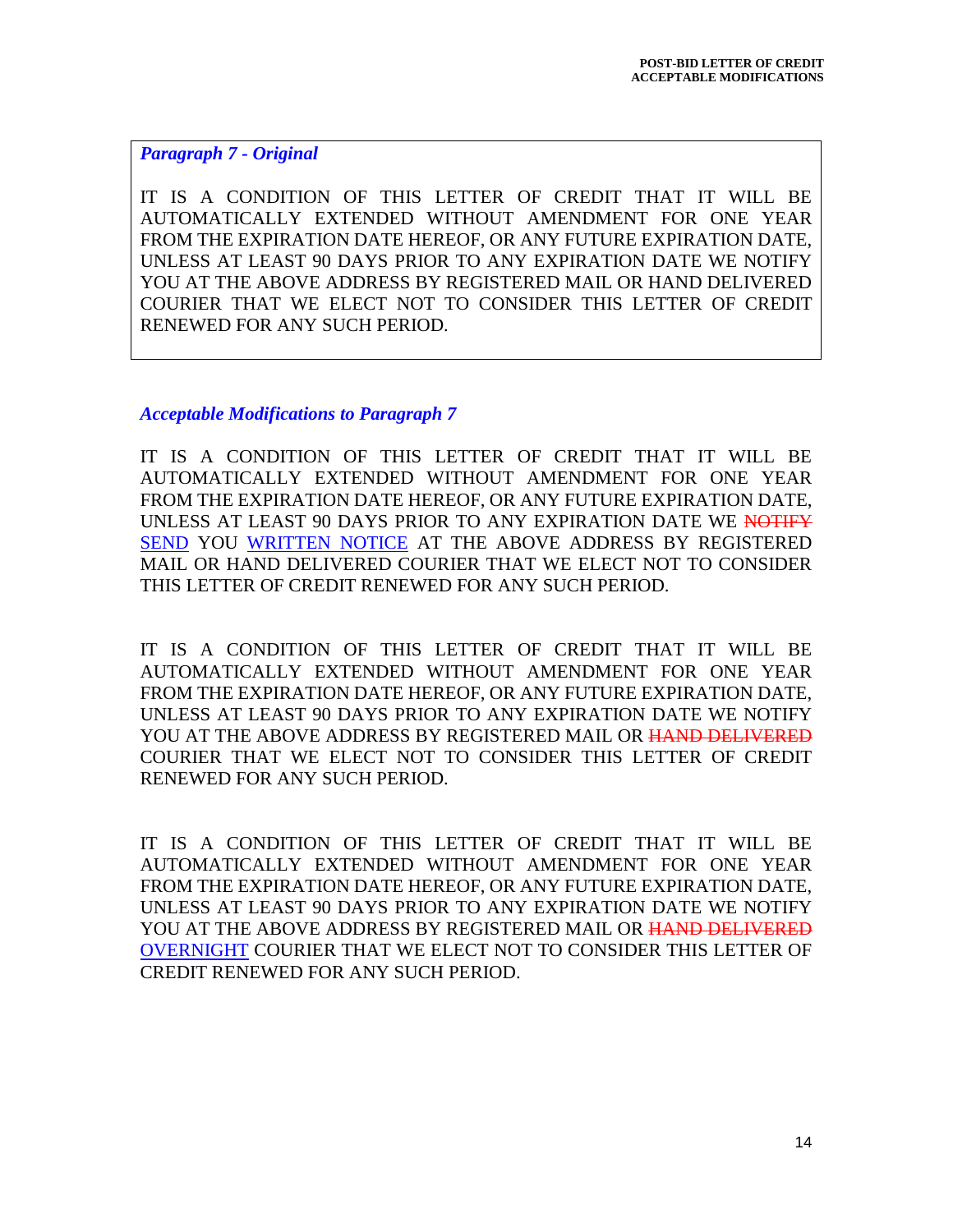IT IS A CONDITION OF THIS LETTER OF CREDIT THAT IT WILL BE AUTOMATICALLY EXTENDED WITHOUT AMENDMENT FOR ONE YEAR FROM THE EXPIRATION DATE HEREOF, OR ANY FUTURE EXPIRATION DATE, UNLESS AT LEAST 90 DAYS PRIOR TO ANY EXPIRATION DATE WE NOTIFY YOU AT THE ABOVE ADDRESS BY REGISTERED MAIL OR HAND DELIVERED OVERNIGHT COURIER SERVICE THAT WE ELECT NOT TO CONSIDER THIS LETTER OF CREDIT RENEWED FOR ANY SUCH PERIOD.

IT IS A CONDITION OF THIS LETTER OF CREDIT THAT IT WILL BE AUTOMATICALLY EXTENDED WITHOUT AMENDMENT FOR ONE YEAR FROM THE EXPIRATION DATE HEREOF, OR ANY FUTURE EXPIRATION DATE, UNLESS AT LEAST 90 DAYS PRIOR TO ANY EXPIRATION DATE WE NOTIFY YOU AT THE ABOVE ADDRESS BY REGISTERED MAIL OR HAND DELIVERED COURIER THAT WE ELECT NOT TO CONSIDER THIS LETTER OF CREDIT RENEWED EXTENDED FOR ANY SUCH PERIOD.

IT IS A CONDITION OF THIS LETTER OF CREDIT THAT IT WILL BE AUTOMATICALLY EXTENDED WITHOUT AMENDMENT FOR ONE YEAR FROM THE EXPIRATION DATE HEREOF, OR ANY FUTURE EXPIRATION DATE, UNLESS AT LEAST 90 DAYS PRIOR TO ANY EXPIRATION DATE WE SEND NOTICE TO NOTIFY YOU AT THE ABOVE ADDRESS BY REGISTERED MAIL OR HAND DELIVERED COURIER THAT WE ELECT NOT TO CONSIDER THIS LETTER OF CREDIT RENEWED FOR ANY SUCH PERIOD.

IT IS A CONDITION OF THIS LETTER OF CREDIT THAT IT WILL BE AUTOMATICALLY EXTENDED WITHOUT AMENDMENT FOR 364 DAYSONE YEAR FROM THE EXPIRATION DATE HEREOF, OR ANY FUTURE EXPIRATION DATE, UNLESS AT LEAST 90 DAYS PRIOR TO ANY EXPIRATION DATE WE NOTIFY YOU AT THE ABOVE ADDRESS BY REGISTERED MAIL OR HAND DELIVERED COURIER THAT WE ELECT NOT TO CONSIDER THIS LETTER OF CREDIT RENEWED FOR ANY SUCH PERIOD.

IT IS A CONDITION OF THIS LETTER OF CREDIT THAT IT WILL BE AUTOMATICALLY EXTENDED WITHOUT AMENDMENT FOR ONE YEAR FROM THE EXPIRATION DATE HEREOF, OR ANY FUTURE EXPIRATION DATE, UNLESS AT LEAST 90 DAYS PRIOR TO ANY EXPIRATION DATE WE SEND WRITTEN NOTICE TO THE BENEFICIARY NOTIFY YOU AT THE ABOVE ADDRESS BY REGISTERED MAIL, OR HAND DELIVERED OR OVERNIGHT COURIER THAT WE ELECT NOT TO CONSIDER THIS LETTER OF CREDIT RENEWED FOR ANY SUCH PERIOD.

IT IS A CONDITION OF THIS LETTER OF CREDIT THAT IT WILL BE AUTOMATICALLY EXTENDED WITHOUT AMENDMENT FOR ONE YEAR FROM THE EXPIRATION DATE HEREOF, OR ANY FUTURE EXPIRATION DATE, UNLESS AT LEAST 90 DAYS PRIOR TO ANY EXPIRATION DATE WE NOTIFY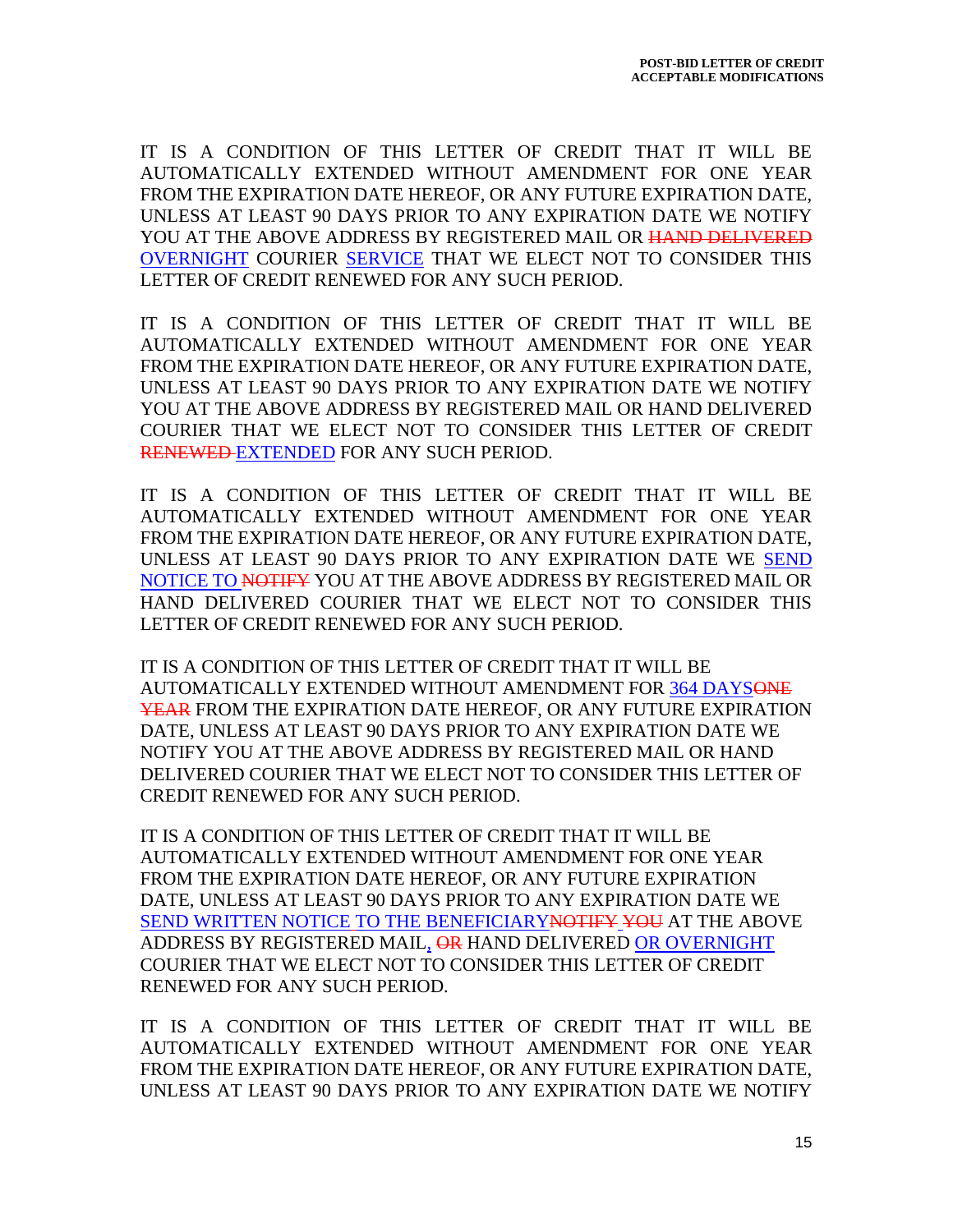YOU AT THE ABOVE ADDRESS BY REGISTERED MAIL RETURN RECEIPT REQUESTED OR HAND DELIVERED COURIER THAT WE ELECT NOT TO CONSIDER THIS LETTER OF CREDIT RENEWED FOR ANY SUCH PERIOD.

IT IS A CONDITION OF THIS LETTER OF CREDIT THAT IT WILL BE AUTOMATICALLY EXTENDED WITHOUT AMENDMENT FOR ONE YEAR FROM THE EXPIRATION DATE HEREOF, OR ANY FUTURE EXPIRATION DATE, UNLESS AT LEAST NINETY (90) DAYS PRIOR TO ANY EXPIRATION DATE WE NOTIFY YOU AT THE ABOVE ADDRESS BY REGISTERED MAIL OR HAND DELIVERED COURIER THAT WE ELECT NOT TO CONSIDER THIS LETTER OF CREDIT RENEWED FOR ANY SUCH PERIOD.

IT IS A CONDITION OF THIS LETTER OF CREDIT THAT IT WILL BE AUTOMATICALLY EXTENDED WITHOUT AMENDMENT FOR PERIODS OF ONE YEAR FROM THE EXPIRATION DATE HEREOF, OR ANY FUTURE EXPIRATION DATE, UNLESS AT LEAST 90 DAYS PRIOR TO ANY EXPIRATION DATE WE NOTIFY YOU AT THE ABOVE ADDRESS BY REGISTERED MAIL OR HAND DELIVERED COURIER THAT WE ELECT NOT TO CONSIDER THIS LETTER OF CREDIT RENEWED FOR ANY SUCH PERIOD.

IT IS A CONDITION OF THIS LETTER OF CREDIT THAT IT WILL BE AUTOMATICALLY EXTENDED WITHOUT AMENDMENT FOR ONE YEAR FROM THE EXPIRATION DATE HEREOF, OR ANY FUTURE EXPIRATION DATE, UNLESS AT LEAST 90 DAYS PRIOR TO ANY EXPIRATION DATE WE NOTIFYSEND YOU NOTICE IN WRITING AT THE ABOVE ADDRESS BY REGISTERED MAIL OR HAND DELIVERED COURIER THAT WE ELECT NOT TO CONSIDER THIS LETTER OF CREDIT RENEWED FOR ANY SUCH PERIOD.

IT IS A CONDITION OF THIS LETTER OF CREDIT THAT IT WILL BE AUTOMATICALLY EXTENDED WITHOUT AMENDMENT FOR ONE YEAR FROM THE EXPIRATION DATE HEREOF, OR ANY FUTURE EXPIRATION DATE, UNLESS AT LEAST 90 DAYS PRIOR TO ANY EXPIRATION DATE WE NOTIFYSEND YOU A NOTICE AT THE ABOVE ADDRESS BY REGISTERED MAIL OR HAND DELIVERED COURIER THAT WE ELECT NOT TO CONSIDER THIS LETTER OF CREDIT RENEWED FOR ANY SUCH PERIOD.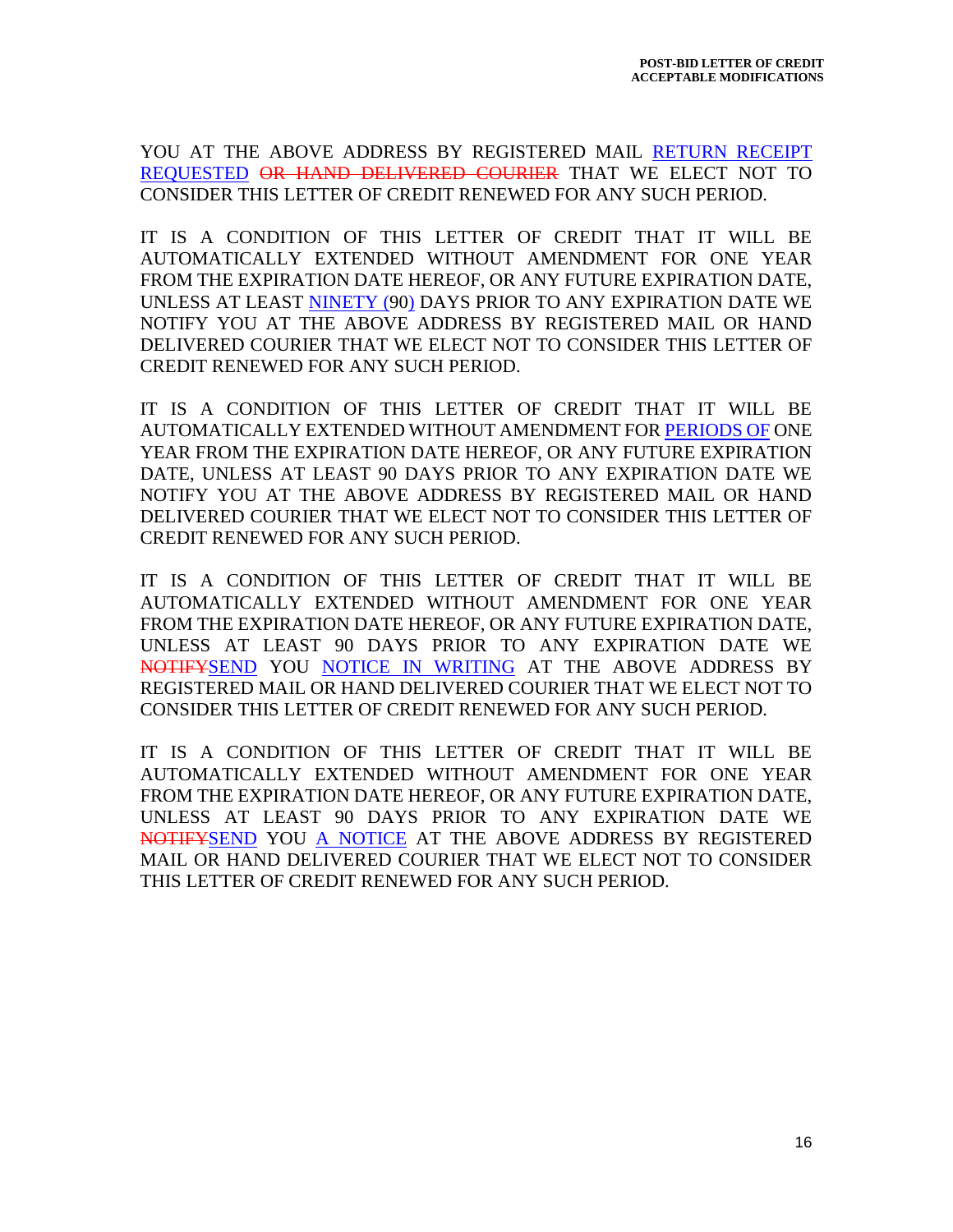*Paragraph 8 - Original*

THIS LETTER OF CREDIT MAY BE TERMINATED UPON BENEFICIARY'S RECEIPT OF FULL PAYMENT FROM THE APPLICANT AND ISSUER'S RECEIPT OF A WRITTEN RELEASE FROM THE BENEFICIARY RELEASING THE ISSUER FROM ITS OBLIGATIONS UNDER THIS LETTER OF CREDIT.

#### *Acceptable Modifications to Paragraph 8*

THIS LETTER OF CREDIT MAY BE TERMINATED UPON BENEFICIARY'S RECEIPT OF FULL PAYMENT FROM THE APPLICANT AND ISSUER'S RECEIPT OF A WRITTEN RELEASE FROM THE BENEFICIARY RELEASING THE ISSUER FROM ITS OBLIGATIONS UNDER THIS LETTER OF CREDIT AND THE ORIGINAL LETTER OF CREDIT AND ALL AMENDMENTS ATTACHED THERETO.

THIS LETTER OF CREDIT MAY BE TERMINATED UPON BENEFICIARY'S RECEIPT OF FULL PAYMENT FROM THE APPLICANT AND ISSUER'S RECEIPT OF A WRITTEN RELEASE FROM THE BENEFICIARY RELEASING THE ISSUER FROM ITS OBLIGATIONS UNDER THIS LETTER OF CREDIT TOGETHER WITH THE ORIGINAL OF THIS LETTER OF CREDIT RETURNED FOR CANCELLATION.

THIS LETTER OF CREDIT MAY BE TERMINATED UPON BENEFICIARY'S RECEIPT OF FULL PAYMENT FROM THE APPLICANT AND ISSUER'S RECEIPT OF A WRITTEN RELEASE FROM THE BENEFICIARY RELEASING THE ISSUER FROM ITS OBLIGATIONS UNDER THIS LETTER OF CREDIT AND RETURN OF THIS LETTER OF CREDIT AND ANY AMENDMENT(S) THERETO TO THE ISSUER.

THIS LETTER OF CREDIT MAY BE TERMINATED UPON BENEFICIARY'S RECEIPT OF FULL PAYMENT FROM THE APPLICANT AND ISSUER'S RECEIPT OF A WRITTEN RELEASE FROM THE BENEFICIARY RELEASING THE ISSUER FROM ITS OBLIGATIONS UNDER THIS LETTER OF CREDIT ACCOMPANIED BY THE ORIGINAL STANDBY LETTER OF CREDIT AND ALL AMENDMENTS.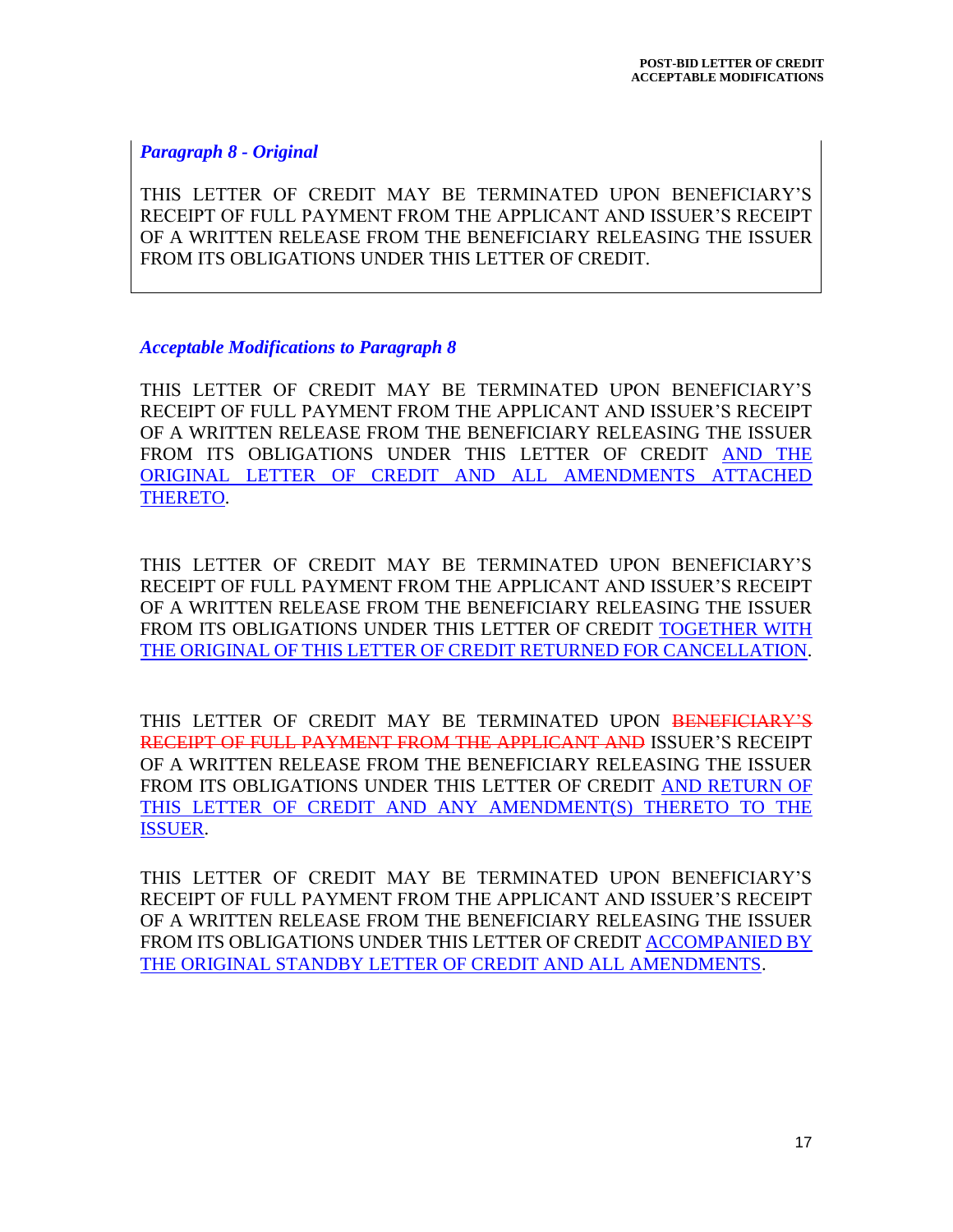THIS LETTER OF CREDIT MAY BE TERMINATED BY US UPON BENEFICIARY'S RECEIPT OF FULL PAYMENT FROM THE APPLICANT AND ISSUER'S RECEIPT OF A WRITTEN RELEASE FROM THE BENEFICIARY RELEASING THE ISSUER FROM ITS OBLIGATIONS UNDER THIS LETTER OF CREDIT.

THIS LETTER OF CREDIT MAY BE TERMINATED UPON BENEFICIARY'S RECEIPT OF FULL PAYMENT FROM THE APPLICANT AND ISSUER'S RECEIPT OF A WRITTEN RELEASE FROM THE BENEFICIARY RELEASING THE ISSUER FROM ITS OBLIGATIONS UNDER THIS LETTER OF CREDIT ACCOMPANIED BY THE ORIGINAL LETTER OF CREDIT AND ALL AMENDMENTS ATTACHED THERETO.

THIS LETTER OF CREDIT MAY BE TERMINATED UPON BENEFICIARY'S RECEIPT OF FULL PAYMENT FROM THE APPLICANT AND ISSUER'S RECEIPT OF A WRITTEN SIGNED RELEASE FROM THE BENEFICIARY RELEASING THE ISSUER FROM ITS OBLIGATIONS UNDER THIS LETTER OF CREDIT.

THIS LETTER OF CREDIT MAY BE TERMINATED UPON BENEFICIARY'S RECEIPT OF FULL PAYMENT FROM THE APPLICANT AND ISSUER'S RECEIPT OF A WRITTEN RELEASE FROM THE BENEFICIARY RELEASING THE ISSUER FROM ITS OBLIGATIONS UNDER THIS LETTER OF CREDIT ATTACHING THE ORIGINAL LETTER OF CREDIT.

THIS LETTER OF CREDIT MAY BE TERMINATED UPON BENEFICIARY'S RECEIPT OF FULL PAYMENT FROM THE APPLICANT AND ISSUER'S RECEIPT OF A WRITTEN RELEASE FROM THEBENEFICIARY RELEASING THE ISSUER FROM ITS OBLIGATIONS UNDER THIS LETTER OF CREDIT ACCOMPANIED BY THE ORIGINAL LETTER OF CREDIT AND ALL AMENDMENTS.

THIS LETTER OF CREDIT MAY BE TERMINATED UPON BENEFICIARY'S RECEIPT OF FULL PAYMENT FROM THE APPLICANT AND ISSUER'S RECEIPT OF A WRITTEN RELEASE FROM THEBENEFICIARY RELEASING THE ISSUER FROM ITS OBLIGATIONS UNDER THIS LETTER OF CREDIT ACCOMPANIED BY THE ORIGINAL LETTER OF CREDIT AND ANY AMENDMENTS.

THIS LETTER OF CREDIT MAY BE TERMINATED UPON BENEFICIARY'S RECEIPT OF FULL PAYMENT FROM THE APPLICANT AND ISSUER'S RECEIPT OF A WRITTEN RELEASE FROM THE BENEFICIARY RELEASING THE ISSUER FROM ITS OBLIGATIONS UNDER THIS LETTER OF CREDIT ACCOMPANIED BY THE ORIGINAL STANDBY LETTER OF CREDIT AND ALL AMENDMENTS.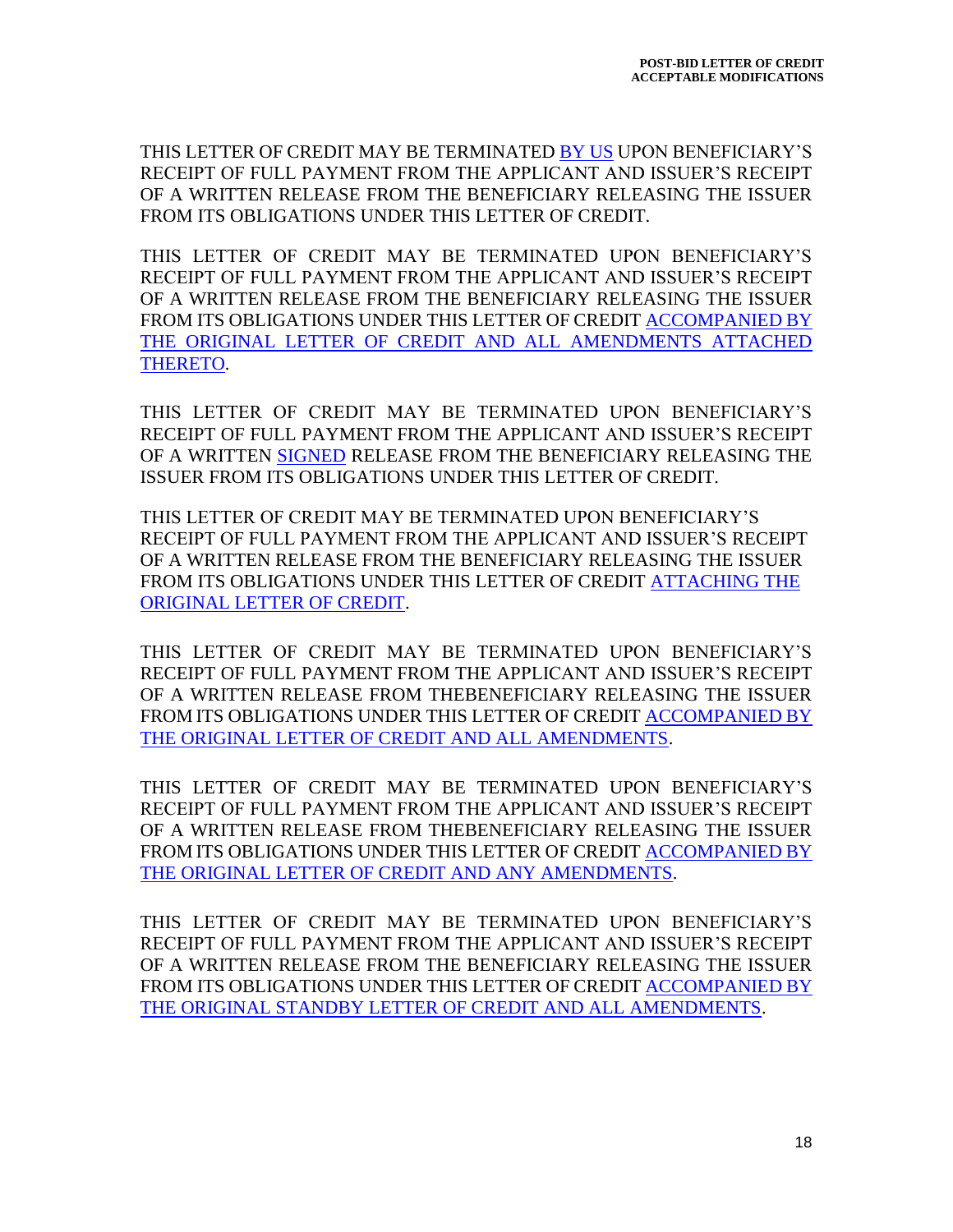THIS LETTER OF CREDIT MAY BE TERMINATED UPON BENEFICIARY'S RECEIPT OF FULL PAYMENT FROM THE APPLICANT AND ISSUER'S RECEIPT OF A WRITTEN RELEASE FROM THE BENEFICIARY RELEASING THE ISSUER FROM ITS OBLIGATIONS UNDER THIS LETTER OF CREDIT, SUCH RELEASE TO BE ACCOMPANIED BY RETURN OF THIS ORIGINAL LETTER OF CREDIT.

THIS LETTER OF CREDIT MAY BE TERMINATED UPON BENEFICIARY'S RECEIPT OF FULL PAYMENT FROM THE APPLICANT AND ISSUER'S RECEIPT OF A WRITTEN RELEASE FROM THE BENEFICIARY RELEASING THE ISSUER FROM ITS OBLIGATIONS UNDER THIS LETTER OF CREDIT ACCOMPANIED BY THE ORIGINAL OF THIS LETTER OF CREDIT**.**

THIS LETTER OF CREDIT MAY BE TERMINATED UPON BENEFICIARY'S RECEIPT OF FULL PAYMENT FROM THE APPLICANT AND ISSUER'S RECEIPT OF A WRITTEN RELEASE FROM THE BENEFICIARY RELEASING THE ISSUER FROM ITS OBLIGATIONS UNDER THIS LETTER OF CREDIT ACCOMPANIED WITH THE ORIGINAL LETTER OF CREDIT AND AMENDMENT(S), IF ANY.

THIS LETTER OF CREDIT MAY BE TERMINATED PRIOR TO THE EXPIRY DATE UPON BENEFICIARY'S RECEIPT OF FULL PAYMENT FROM THE APPLICANT AND ISSUER'S RECEIPT OF A WRITTEN RELEASE FROM THE BENEFICIARY RELEASING THE ISSUER FROM ITS OBLIGATIONS UNDER THIS LETTER OF CREDIT, ACCOMPANIED BY THE ORIGINAL LETTER OF CREDIT AND ALL AMENDMENTS.

THIS LETTER OF CREDIT MAY BE TERMINATED UPON BENEFICIARY'S RECEIPT OF FULL PAYMENT FROM THE APPLICANT AND ISSUER'S RECEIPT OF A SIGNED WRITTEN RELEASE FROM THE BENEFICIARY RELEASING THE ISSUER FROM ITS OBLIGATIONS UNDER THIS LETTER OF CREDIT TOGETHER WITH THE ORIGINAL OF THIS LETTER OF CREDIT AND ALL ORIGINAL AMENDMENTS (IF ANY).

THIS LETTER OF CREDIT MAY BE TERMINATED UPON BENEFICIARY'S RECEIPT OF FULL PAYMENT FROM THE APPLICANT AND ISSUER'S RECEIPT OF A WRITTEN RELEASE FROM THE BENEFICIARY RELEASING THE ISSUER FROM ITS OBLIGATIONS UNDER THIS LETTER OF CREDIT AND RETURN OF THIS ORIGINAL LETTER OF CREDIT AND ANY AMENDMENT(S) THERETO.

THIS LETTER OF CREDIT MAY BE TERMINATED UPON BENEFICIARY'S RECEIPT OF FULL PAYMENT FROM THE APPLICANT AND ISSUER'S RECEIPT OF A WRITTEN RELEASE FROM THE BENEFICIARY RELEASING THE ISSUER FROM ITS OBLIGATIONS UNDER THIS LETTER OF CREDIT ACCOMPANIED BY THE ORIGINAL STANDBY LETTER OF CREDIT AND ALL ORIGINAL AMENDMENTS IF ANY.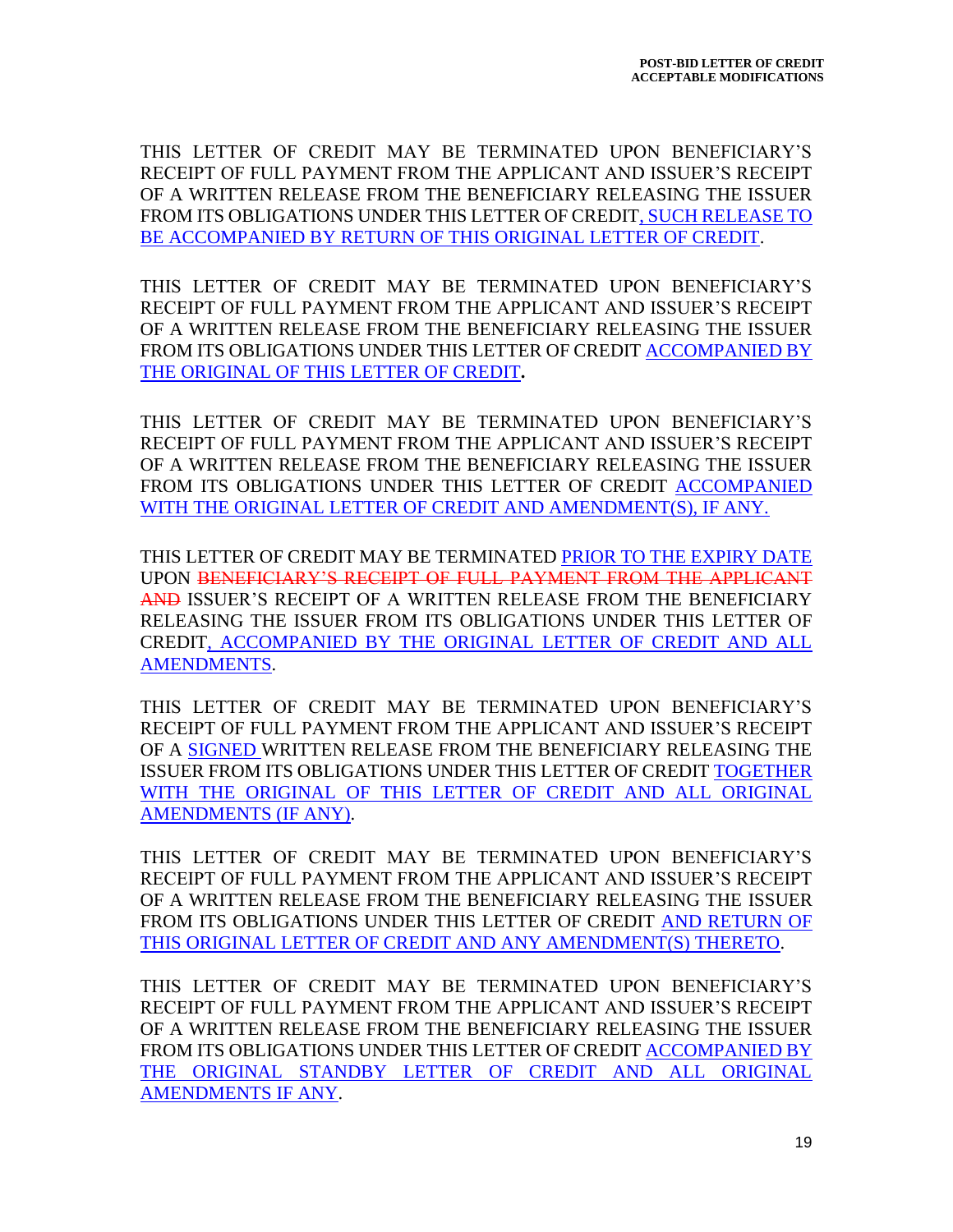THIS LETTER OF CREDIT MAY BE TERMINATED UPON BENEFICIARY'S RECEIPT OF FULL PAYMENT FROM THE APPLICANT AND ISSUER'S RECEIPT OF A WRITTEN RELEASE FROM THE BENEFICIARY RELEASING THE ISSUER FROM ITS OBLIGATIONS UNDER THIS LETTER OF CREDIT TOGETHER WITH THE ORIGINAL OF THIS LETTER OF CREDIT AND ALL RELATED AMENDMENTS RETURNED FOR CANCELLATION.

THIS LETTER OF CREDIT MAY BE TERMINATED UPON BENEFICIARY'S RECEIPT OF FULL PAYMENT FROM THE APPLICANT ANDOR ISSUER'S RECEIPT OF A WRITTEN RELEASE FROM THE BENEFICIARY RELEASING THE ISSUER FROM ITS OBLIGATIONS UNDER THIS LETTER OF CREDIT.

THIS LETTER OF CREDIT MAY BE TERMINATED UPON BENEFICIARY'S RECEIPT OF FULL PAYMENT FROM THE APPLICANT AND ISSUER'S RECEIPT OF A WRITTEN RELEASE FROM THE BENEFICIARY RELEASING THE ISSUER FROM ITS OBLIGATIONS UNDER THIS LETTER OF CREDIT ACCOMPANIED BY THE ORIGINAL STANDBY LETTER OF CREDIT AND ALL AMENDMENTS ATTACHED THERETO.

THIS LETTER OF CREDIT MAY BE TERMINATED UPON BENEFICIARY'S RECEIPT OF FULL PAYMENT FROM THE APPLICANT AND ISSUER'S RECEIPT OF A WRITTEN RELEASE FROM THE BENEFICIARY RELEASING THE ISSUER FROM ITS OBLIGATIONS UNDER THIS LETTER OF CREDIT ACCOMPANIED BY THE ORIGINAL LETTER OF CREDIT AND ALL AMENDMENTS (IF ANY).

THIS LETTER OF CREDIT MAY BE TERMINATED UPON BENEFICIARY'S RECEIPT OF FULL PAYMENT FROM THE APPLICANT AND ISSUER'S RECEIPT OF A WRITTEN RELEASE FROM THE BENEFICIARY RELEASING THE ISSUER FROM ITS OBLIGATIONS UNDER THIS LETTER OF CREDIT.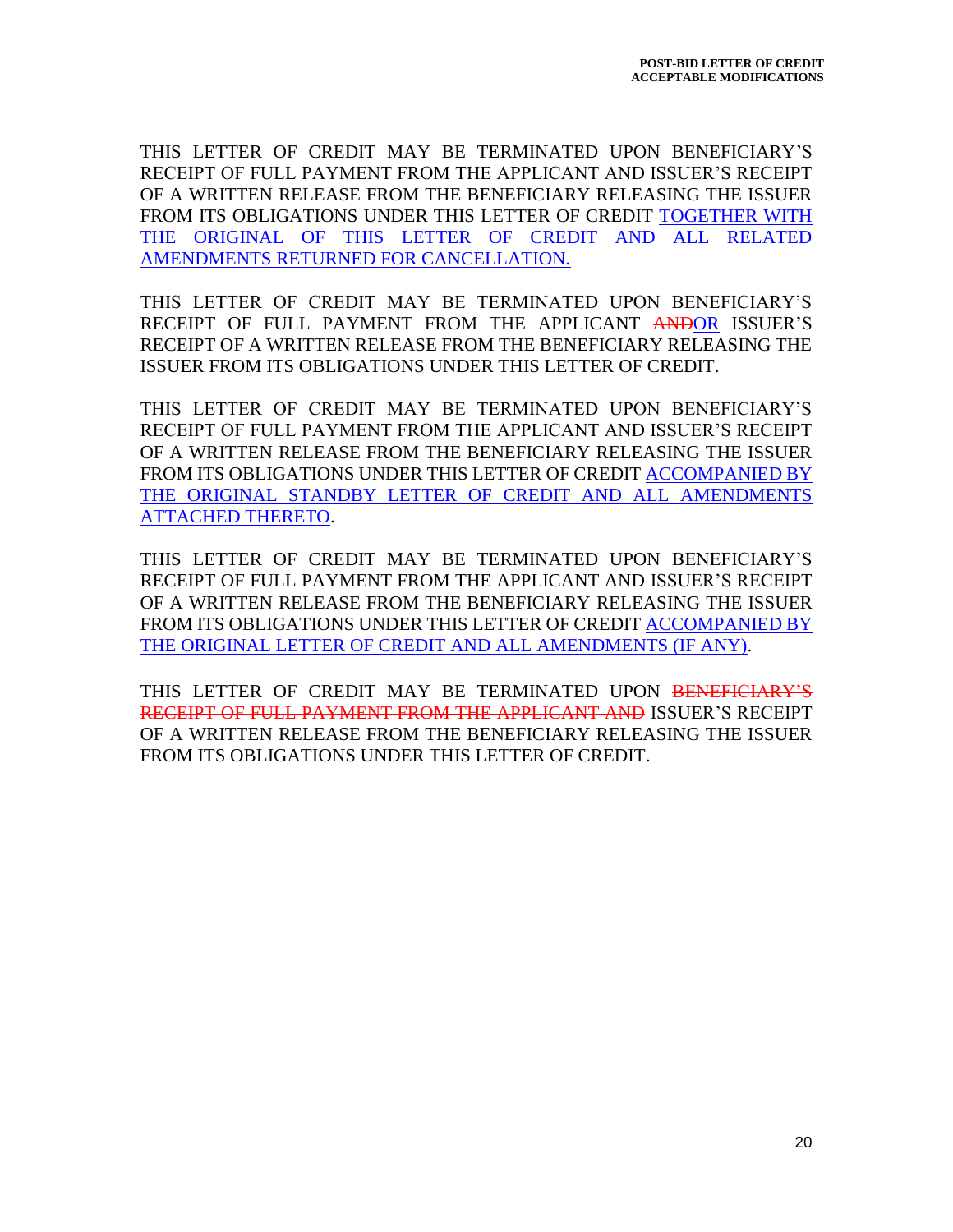*Paragraph 9 - Original*

THE TERM "BUSINESS DAY" AS USED HEREIN MEANS ANY DAY OTHER THAN (I) A SATURDAY, (II) A SUNDAY, OR (III) A DAY ON WHICH BANKING INSTITUTIONS LOCATED IN THE CITY OF NEW YORK, NEW YORK ARE REQUIRED OR AUTHORIZED BY LAW TO BE CLOSED.

*Acceptable Modifications to Paragraph 9*

THE TERM "BUSINESS DAY" AS USED HEREIN MEANS ANY DAY OTHER THAN (I) A SATURDAY, (II) A SUNDAY, OR (III) A DAY ON WHICH BANKING INSTITUTIONS LOCATED IN THE CITY OF NEW YORK, NEW YORKLOS ANGELES, CALIFORNIA ARE REQUIRED OR AUTHORIZED BY LAW TO BE CLOSED.

*This first acceptable modification to Paragraph 9 is illustrative. It is acceptable to replace "New York, New York" with any City and/or State within the United States provided that this modification is also made to Paragraph 6.*

THE TERM "BUSINESS DAY" AS USED HEREIN MEANS ANY DAY OTHER THAN (I) A SATURDAY, (II) A SUNDAY, OR (III) A DAY ON WHICH BANKING INSTITUTIONS LOCATED IN THE CITY OF NEW YORK, NEW YORK ARE REQUIRED OR AUTHORIZED BY LAW TO BE CLOSED AND A DAY ON WHICH PAYMENTS CAN BE EFFECTED ON THE FEDWIRE SYSTEM.

EXCEPT AS EXPRESSLY STATED HEREIN, THIS UNDERTAKING IS NOT SUBJECT TO ANY AGREEMENT, CONDITION OR QUALIFICATION. THE OBLIGATION OF [ISSUING BANK] UNDER THIS LETTER OF CREDIT IS THE INDIVIDUAL OBLIGATION OF [ISSUING BANK] AND IS IN NO WAY CONTINGENT UPON REIMBURSEMENT WITH RESPECT THERETO.

THIS INSTRUMENTS SETS FORTH IN FULL THE TERMS OF OUR UNDERTAKING WITH YOU, AND SUCH UNDERTAKING SHALL NOT IN ANY WAY BE MODIFIED, AMENDED OR AMPLIFIED BY REFERENCE TO ANY DOCUMENT, INSTRUMENT OR AGREEMENT REFERRED TO HEREIN OR IN WHICH THIS LETTER OF CREDIT IS REFERRED TO OR TO WHICH THIS LETTER OF CREDIT RELATES, AND ANY SUCH REFERENCE SHALL NOT BE DEEMED TO INCORPORATE HEREIN BY REFERENCE ANY SUCH DOCUMENT, INSTRUMENT OR AGREEMENT.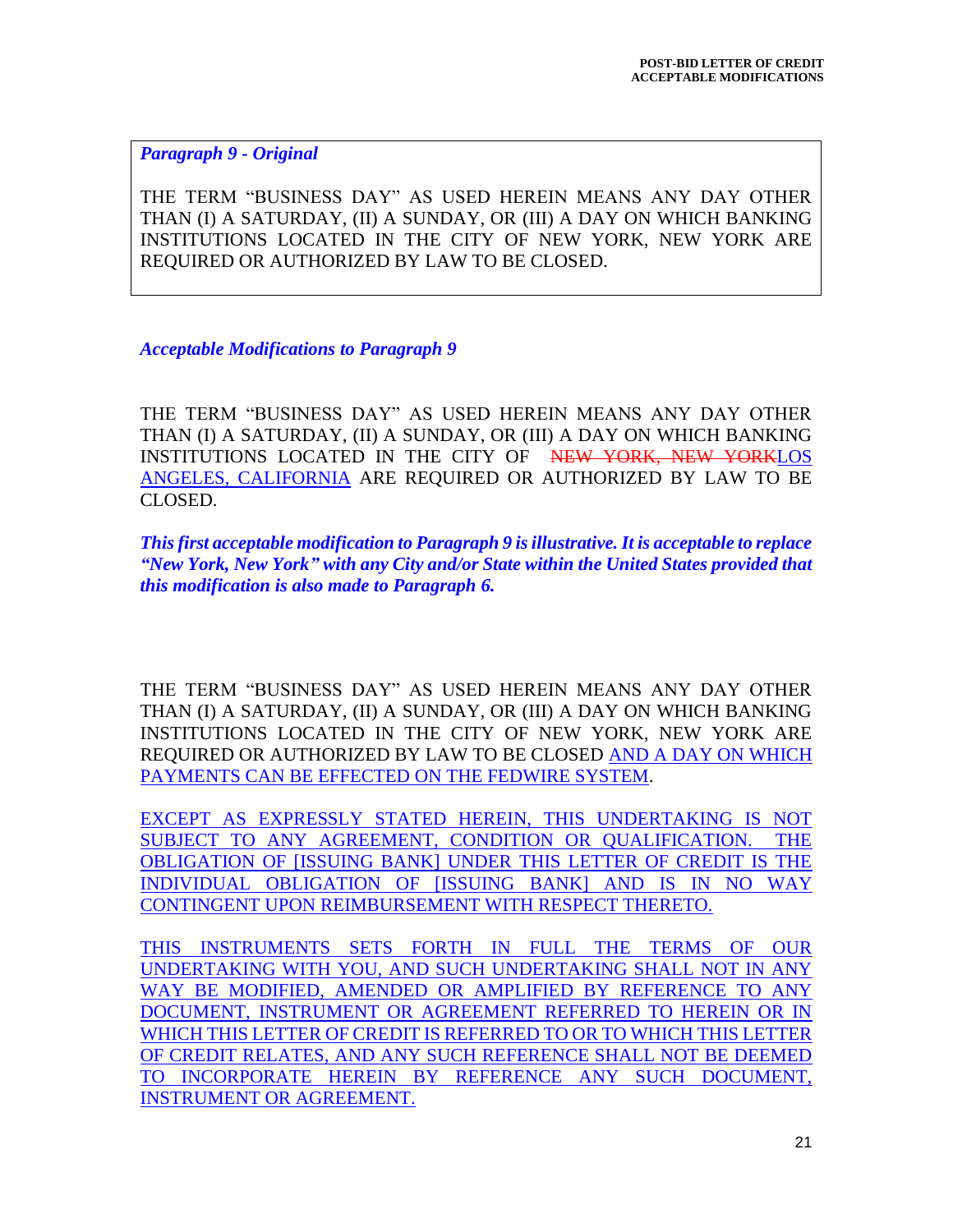THE TERM "BUSINESS DAY" AS USED HEREIN MEANS ANY DAY OTHER THAN (I) A SATURDAY, (II) A SUNDAY, OR (III) A DAY ON WHICH BANKING INSTITUTIONS LOCATED IN THE CITY OF NEW YORK, NEW YORK ARE REQUIRED OR AUTHORIZED BY LAW TO BE CLOSED AND A DAY ON WHICH PAYMENTS CAN BE EFFECTED ON THE FEDWIRE SYSTEM.

EXCEPT AS EXPRESSLY STATED HEREIN, THIS LETTER OF CREDIT IS NOT SUBJECT TO ANY AGREEMENT, CONDITION OR QUALIFICATION. THE OBLIGATION OF [ISSUING BANK] UNDER THIS LETTER OF CREDIT IS THE INDIVIDUAL OBLIGATION OF [ISSUING BANK] AND IN NO WAY CONTINGENT UPON REIMBURSEMENT WITH RESPECT HERETO.

THIS INSTRUMENT SETS FORTH IN FULL THE TERMS OF OUR UNDERTAKING WITH YOU, AND SUCH UNDERTAKING SHALL NOT IN ANY WAY BE MODIFIED, AMENDED OR AMPLIFIED BY REFERENCE TO ANY DOCUMENT, INSTRUMENT OR AGREEMENT REFERRED TO HEREIN OR IN WHICH THIS LETTER OF CREDIT IS REFERRED TO OR TO WHICH THIS LETTER OF CREDIT RELATES, AND ANY SUCH REFERENCE SHALL NOT BE DEEMED TO INCORPORATE HEREIN BY REFERENCE ANY SUCH DOCUMENT, INSTRUMENT OR AGREEMENT.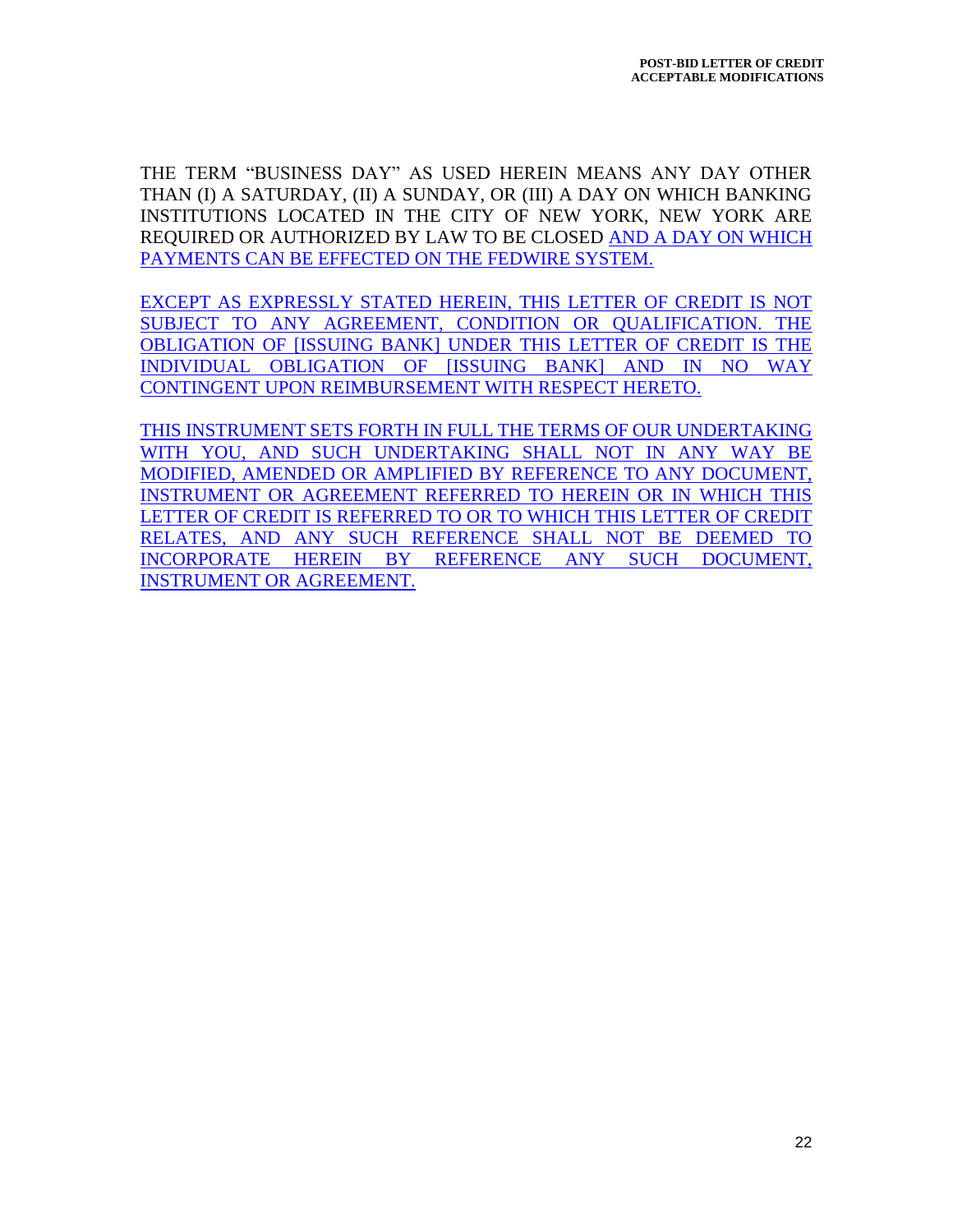## *Paragraph 10 – Original*

APPLICANT'S FILING OF A BANKRUPTCY, RECEIVERSHIP OR OTHER DEBTOR-RELIEF PETITION, AND/OR APPLICANT'S DISCHARGE THEREUNDER, SHALL IN NO WAY AFFECT THE LIABILITY OF [BANK] UNDER THIS LETTER OF CREDIT AND [BANK] SHALL ALWAYS REMAIN LIABLE TO [BENEFICIARY] FOR THE FULL AMOUNT OF APPLICANT'S OBLIGATIONS HEREIN TO [BENEFICIARY] NOT TO EXCEED THE AVAILABLE AMOUNT IN THIS LETTER OF CREDIT**.**

*Acceptable Modifications to Paragraph 10*

APPLICANT'S FILING OF A BANKRUPTCY, RECEIVERSHIP OR OTHER DEBTOR-RELIEF PETITION, AND/OR APPLICANT'S DISCHARGE THEREUNDER, SHALL IN NO WAY AFFECT THE LIABILITY OF [BANK] UNDER THIS LETTER OF CREDIT AND [BANK] SHALL ALWAYS REMAIN LIABLE TO [BENEFICIARY] FOR THE FULL AMOUNT OF APPLICANT'S OBLIGATIONS HEREIN TO [BENEFICIARY] NOT TO EXCEED THE AVAILABLE AMOUNT IN THIS LETTER OF CREDIT UP TO THE EXPIRATION OF THIS LETTER OF CREDIT.

APPLICANT'S FILING OF A BANKRUPTCY, RECEIVERSHIP OR OTHER DEBTOR-RELIEF PETITION, AND/OR APPLICANT'S DISCHARGE THEREUNDER, SHALL IN NO WAY AFFECT THE LIABILITY OF THE ISSUER<del>[BANK]</del> UNDER THIS LETTER OF CREDIT AND THE ISSUER<del>[BANK]</del> SHALL ALWAYS REMAIN LIABLE TO [BENEFICIARY] FOR THE FULL AMOUNT OF APPLICANT'S OBLIGATIONS HEREIN TO [BENEFICIARY] NOT TO EXCEED THE AVAILABLE AMOUNT IN THIS LETTER OF CREDIT.

APPLICANT'S FILING OF A BANKRUPTCY, RECEIVERSHIP OR OTHER DEBTOR-RELIEF PETITION, AND/OR APPLICANT'S DISCHARGE THEREUNDER, SHALL IN NO WAY AFFECT THE LIABILITY OF [BANK] UNDER THIS LETTER OF CREDIT AND [BANK] SHALL ALWAYS REMAIN LIABLE TO [BENEFICIARY] FOR THE AVAILABLE<del>FULL</del> AMOUNT OF APPLICANT'S OBLIGATIONS HEREIN TO [BENEFICIARY] NOT TO EXCEED THE AVAILABLE AMOUNT IN THIS LETTER OF CREDIT**.**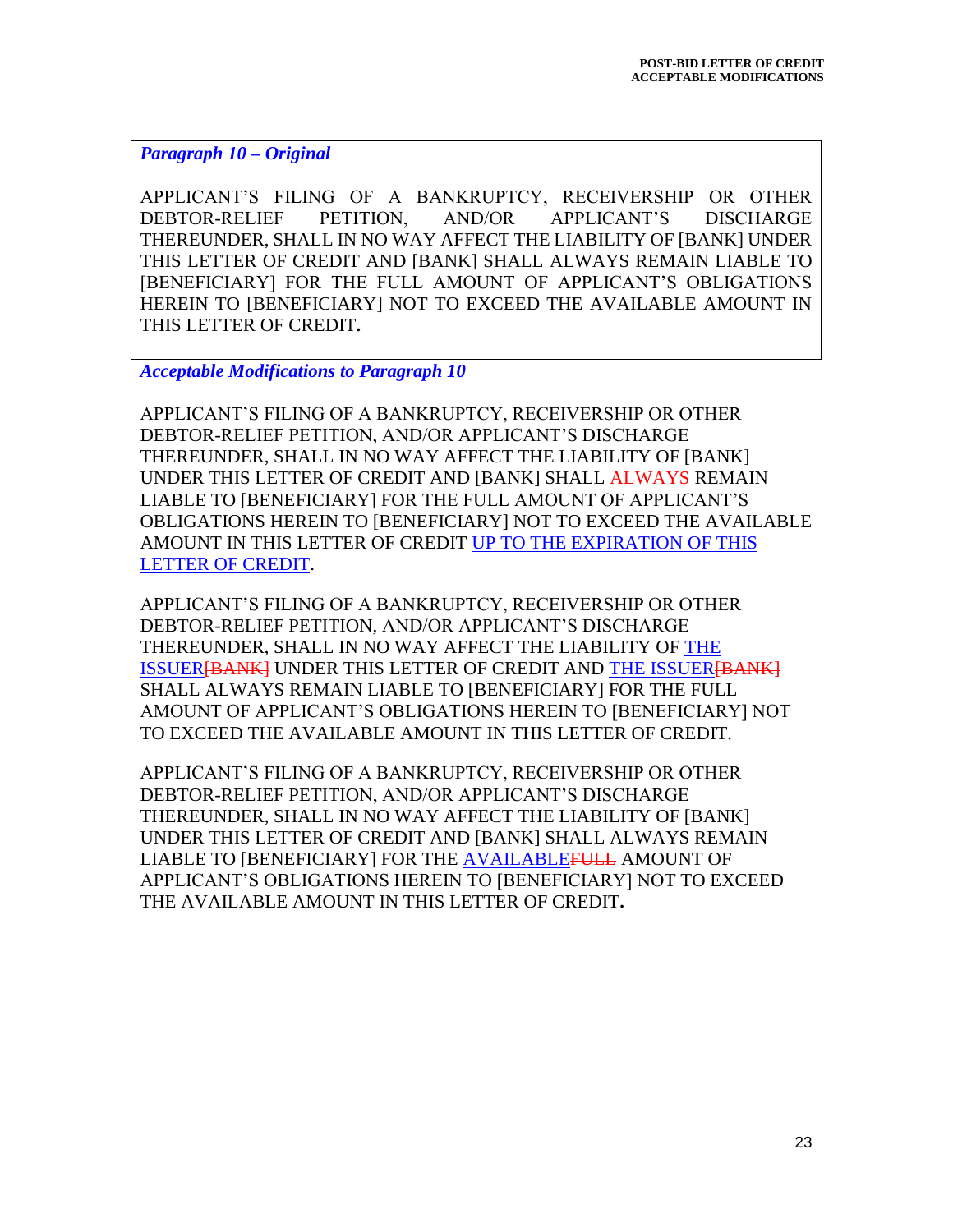APPLICANT'S FILING OF A BANKRUPTCY, RECEIVERSHIP OR OTHER DEBTOR-RELIEF PETITION, AND/OR APPLICANT'S DISCHARGE THEREUNDER, SHALL IN NO WAY AFFECT THE LIABILITY OF [BANK] UNDER THIS LETTER OF CREDIT AND [BANK] SHALL ALWAYS REMAIN LIABLE TO [BENEFICIARY] FOR THE FULLOUTSTANDING AMOUNT OF THE LETTER OF CREDIT, OF APPLICANT'S OBLIGATIONS HEREIN TO [BENEFICIARY] NOT TO EXCEED THE AGGREGATE OF US DOLLARS [INSERT AMOUNT HERE]THE AVAILABLE AMOUNT IN THIS LETTER OF CREDIT.

APPLICANT'S FILING OF A BANKRUPTCY, RECEIVERSHIP OR OTHER DEBTOR-RELIEF PETITION, AND/OR APPLICANT'S DISCHARGE THEREUNDER, SHALL IN NO WAY AFFECT THE LIABILITY OF [BANK] UNDER THIS LETTER OF CREDIT AND [BANK] SHALL ALWAYS REMAIN LIABLE TO [BENEFICIARY] FOR THE FULL AMOUNT OF APPLICANT'S OBLIGATIONS HEREIN TO [BENEFICIARY] NOT TO EXCEED THE AVAILABLE AMOUNT IN THIS LETTER OF CREDIT UP TO THE EXPIRATION OF THIS LETTER OF CREDIT.

APPLICANT'S FILING OF A BANKRUPTCY, RECEIVERSHIP OR OTHER DEBTOR-RELIEF PETITION, AND/OR APPLICANT'S DISCHARGE THEREUNDER, SHALL IN NO WAY AFFECT THE LIABILITY OF [BANK] UNDER THIS LETTER OF CREDIT AND [BANK] SHALL ALWAYS REMAIN LIABLE TO [BENEFICIARY] FOR THE FULL AMOUNT OF APPLICANT'S OBLIGATIONS HEREIN TO [BENEFICIARY] NOT TO EXCEED THE AVAILABLE AMOUNT IN THIS LETTER OF CREDIT AND ONLY UP TO THE EXPIRATION OF THIS LETTER OF CREDIT.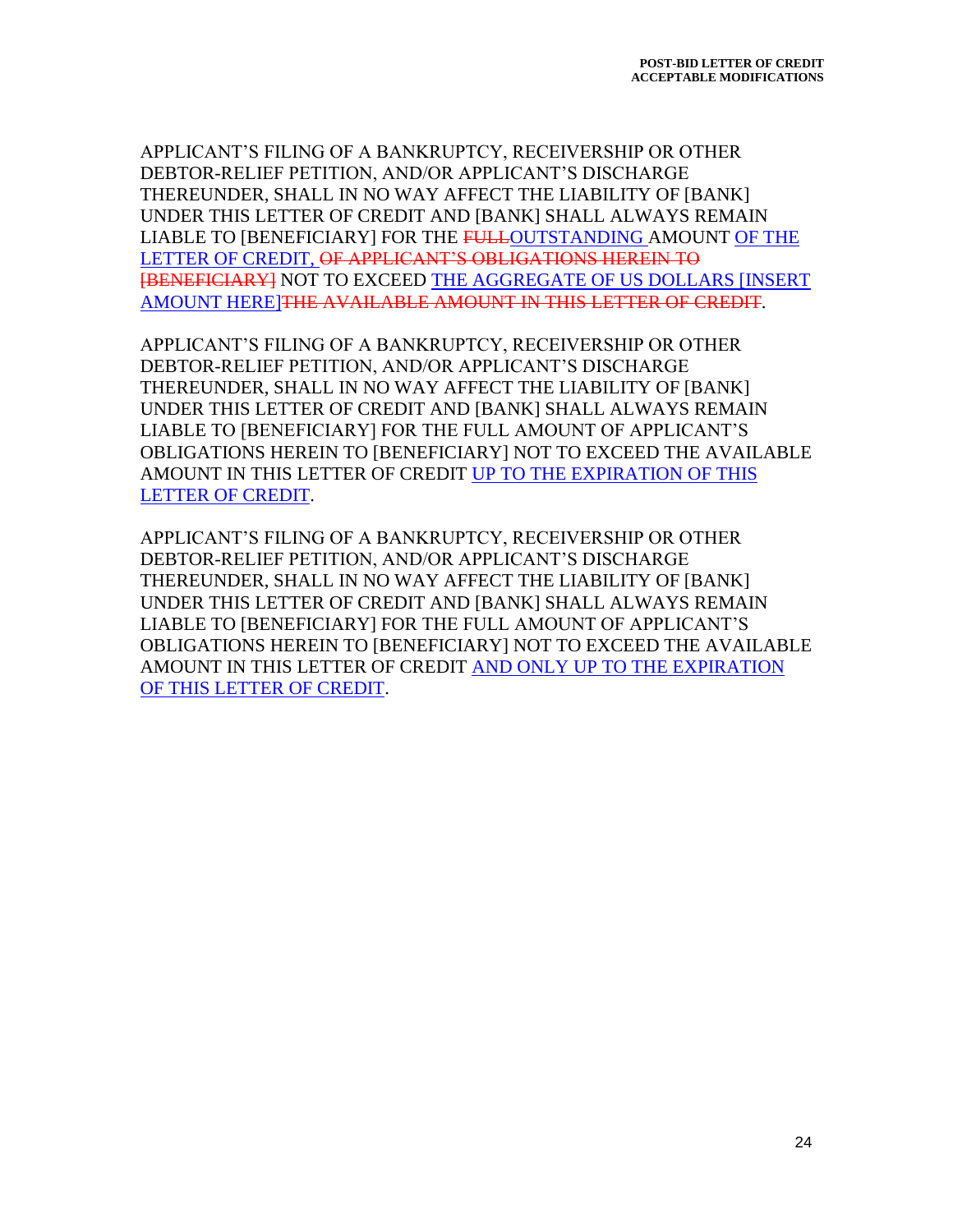## *Paragraph 11 – Original*

ADDITIONAL TERMS AND CONDITIONS:

4. THIS LETTER OF CREDIT IS SUBJECT TO THE INTERNATIONAL STANDBY PRACTICES (1998) OF THE INTERNATIONAL CHAMBER OF COMMERCE PUBLICATION NO. 590 ("ISP98"). AS TO MATTERS NOT GOVERNED BY ISP98, THIS LETTER OF CREDIT SHALL BE GOVERNED BY AND CONSTRUED IN ACCORDANCE WITH THE LAWS OF THE STATE OF NEW YORK, INCLUDING, TO THE EXTENT NOT INCONSISTENT WITH ISP98, THE UNIFORM COMMERCIAL CODE AS IN EFFECT IN THE STATE OF NEW YORK. THIS LETTER OF CREDIT MAY NOT BE AMENDED, CHANGED OR MODIFIED WITHOUT THE EXPRESS WRITTEN CONSENT OF THE BENEFICIARY AND THE ISSUER.

*Acceptable Modifications to Paragraph 11*

4. THIS LETTER OF CREDIT IS SUBJECT TO THE INTERNATIONAL STANDBY PRACTICES (1998) OF THE INTERNATIONAL CHAMBER OF COMMERCE PUBLICATION NO. 590 ("ISP98"). AS TO MATTERS NOT GOVERNED BY ISP98, THIS LETTER OF CREDIT SHALL BE GOVERNED BY AND CONSTRUED IN ACCORDANCE WITH THE LAWS OF THE STATE OF NEW YORK, USA INCLUDING, TO THE EXTENT NOT INCONSISTENT WITH ISP98, THE UNIFORM COMMERCIAL CODE AS IN EFFECT IN THE STATE OF NEW YORK. THIS LETTER OF CREDIT MAY NOT BE AMENDED, CHANGED OR MODIFIED WITHOUT THE EXPRESS WRITTEN CONSENT OF THE BENEFICIARY AND THE ISSUER.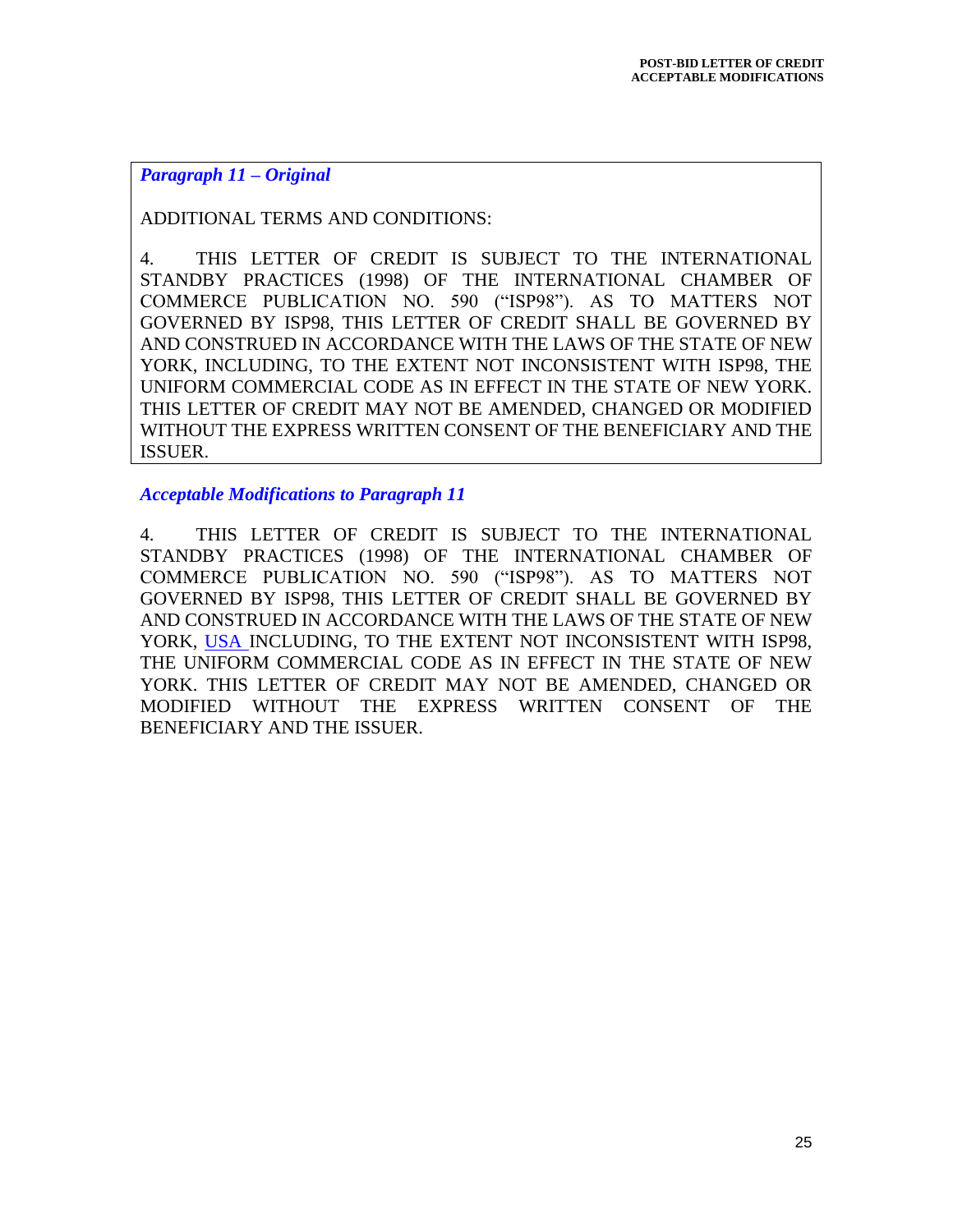*Paragraph 12 – Original*

5. THE BENEFICIARY SHALL NOT BE DEEMED TO HAVE WAIVED ANY RIGHTS UNDER THIS LETTER OF CREDIT, UNLESS THE BENEFICIARY OR AN AUTHORIZED AGENT OF THE BENEFICIARY SHALL HAVE SIGNED A DATED WRITTEN WAIVER. NO SUCH WAIVER, UNLESS EXPRESSLY SO STATED THEREIN, SHALL BE EFFECTIVE AS TO ANY TRANSACTION THAT OCCURS SUBSEQUENT TO THE DATE OF THE WAIVER, NOR AS TO ANY CONTINUANCE OF A BREACH AFTER THE WAIVER.

*Acceptable Modifications to Paragraph 12*

5. THE BENEFICIARY SHALL NOT BE DEEMED TO HAVE WAIVED ANY RIGHTS UNDER THIS LETTER OF CREDIT, UNLESS THE BENEFICIARY OR AN AUTHORIZED AGENT OF THE BENEFICIARY SHALL HAVE SIGNED A DATED WRITTEN WAIVER. NO SUCH WAIVER, UNLESS EXPRESSLY SO STATED THEREIN, SHALL BE EFFECTIVE AS TO ANY TRANSACTION THAT OCCURS SUBSEQUENT TO THE DATE OF THE WAIVER, NOR AS TO ANY CONTINUANCE OF A BREACH AFTER THE WAIVER.

5. THE BENEFICIARY SHALL NOT BE DEEMED TO HAVE WAIVED ANY RIGHTS UNDER THIS LETTER OF CREDIT, UNLESS THE BENEFICIARY OR AN AUTHORIZED AGENT OF THE BENEFICIARY SHALL HAVE SIGNED A DATED WRITTEN WAIVER. NO SUCH WAIVER, UNLESS EXPRESSLY SO STATED THEREIN, SHALL BE EFFECTIVE AS TO ANY TRANSACTION THAT OCCURS SUBSEQUENT TO THE DATE OF THE WAIVER, NOR AS TO ANY CONTINUANCE OF A BREACH AFTER THE WAIVER. PARTIAL DRAWING PERMITTED.

5. THE BENEFICIARY SHALL NOT BE DEEMED TO HAVE WAIVED ANY RIGHTS UNDER THIS LETTER OF CREDIT, UNLESS THE BENEFICIARY OR AN AUTHORIZED AGENT OF THE BENEFICIARY SHALL HAVE SIGNED A DATED WRITTEN WAIVER. NO SUCH WAIVER, UNLESS EXPRESSLY SO STATED THEREIN, SHALL BE EFFECTIVE AS TO ANY TRANSACTION THAT OCCURS SUBSEQUENT TO THE DATE OF THE WAIVER, NOR AS TO ANY CONTINUANCE OF A BREACH AFTER THE WAIVER. PARTIAL DRAWINGS PERMITTED.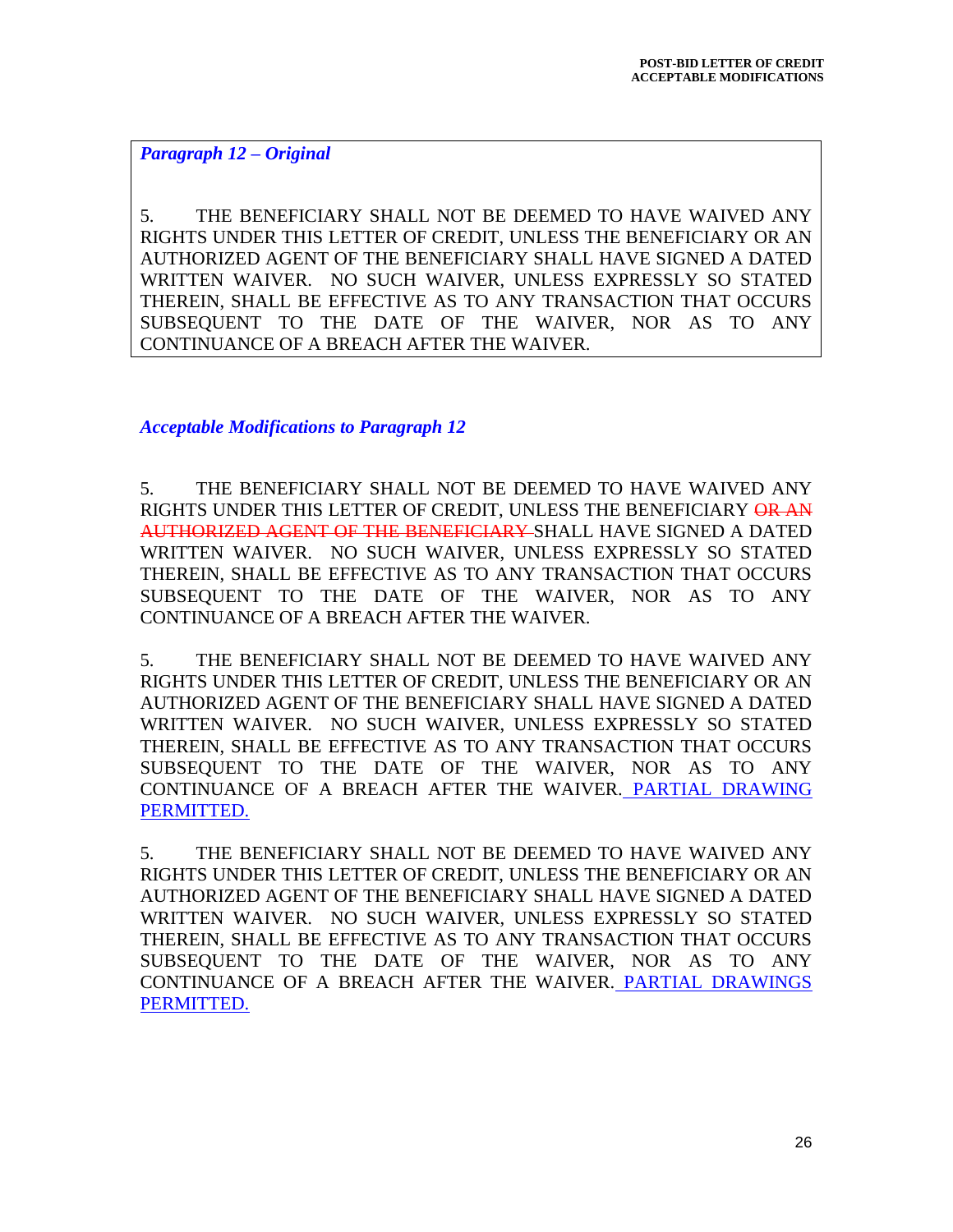## *Paragraph 13 – Original*

6. A FAILURE TO MAKE ANY PARTIAL DRAWINGS AT ANY TIME SHALL NOT IMPAIR OR REDUCE THE AVAILABILITY OF THIS LETTER OF CREDIT IN ANY SUBSEQUENT PERIOD OR OUR OBLIGATION TO HONOR YOUR SUBSEQUENT DEMANDS FOR PAYMENT MADE IN ACCORDANCE WITH THE TERMS OF THIS LETTER OF CREDIT.

## *Acceptable Modifications to Paragraph 13*

6. PARTIAL DRAWING AND MULTIPLE PRESENTATIONS ARE ALLOWED. A FAILURE TO MAKE ANY PARTIAL DRAWINGS AT ANY TIME SHALL NOT IMPAIR OR REDUCE THE AVAILABILITY OF THIS LETTER OF CREDIT IN ANY SUBSEQUENT PERIOD OR OUR OBLIGATION TO HONOR YOUR SUBSEQUENT DEMANDS FOR PAYMENT MADE IN ACCORDANCE WITH THE TERMS OF THIS LETTER OF CREDIT.

6. A FAILURE TO MAKE ANY PARTIAL DRAWINGS AT ANY TIME SHALL NOT IMPAIR OR REDUCE THE AVAILABILITY OF THIS LETTER OF CREDIT IN ANY SUBSEQUENT PERIOD OR OUR OBLIGATION TO HONOR YOUR SUBSEQUENT DEMANDS FOR PAYMENT MADE IN ACCORDANCE WITH THE TERMS OF THIS LETTER OF CREDIT.

6. A FAILURE TO MAKE ANY PARTIAL DRAWINGS AND MULTIPLE DRAWINGS ARE ALLOWED AT ANY TIME SHALL NOT IMPAIR OR REDUCE THE AVAILABILITY OF THIS LETTER OF CREDIT IN ANY SUBSEQUENT PERIOD OR OUR OBLIGATION TO HONOR YOUR SUBSEQUENT DEMANDS FOR PAYMENT MADE IN ACCORDANCE WITH THE TERMS OF THIS LETTER OF CREDIT.

6. PARTIAL AND MULTIPLE DRAWINGS ARE ALLOWED. A FAILURE TO MAKE ANY PARTIAL DRAWINGS AT ANY TIME SHALL NOT IMPAIR OR REDUCE THE AVAILABILITY OF THIS LETTER OF CREDIT IN ANY SUBSEQUENT PERIOD OR OUR OBLIGATION TO HONOR YOUR SUBSEQUENT DEMANDS FOR PAYMENT MADE IN ACCORDANCE WITH THE TERMS OF THIS LETTER OF CREDIT.

6. PARTIAL DRAWINGS ARE PERMITTED. A FAILURE TO MAKE ANY PARTIAL DRAWINGS AT ANY TIME SHALL NOT IMPAIR OR REDUCE THE AVAILABILITY OF THIS LETTER OF CREDIT IN ANY SUBSEQUENT PERIOD OR OUR OBLIGATION TO HONOR YOUR SUBSEQUENT DEMANDS FOR PAYMENT MADE IN ACCORDANCE WITH THE TERMS OF THIS LETTER OF CREDIT.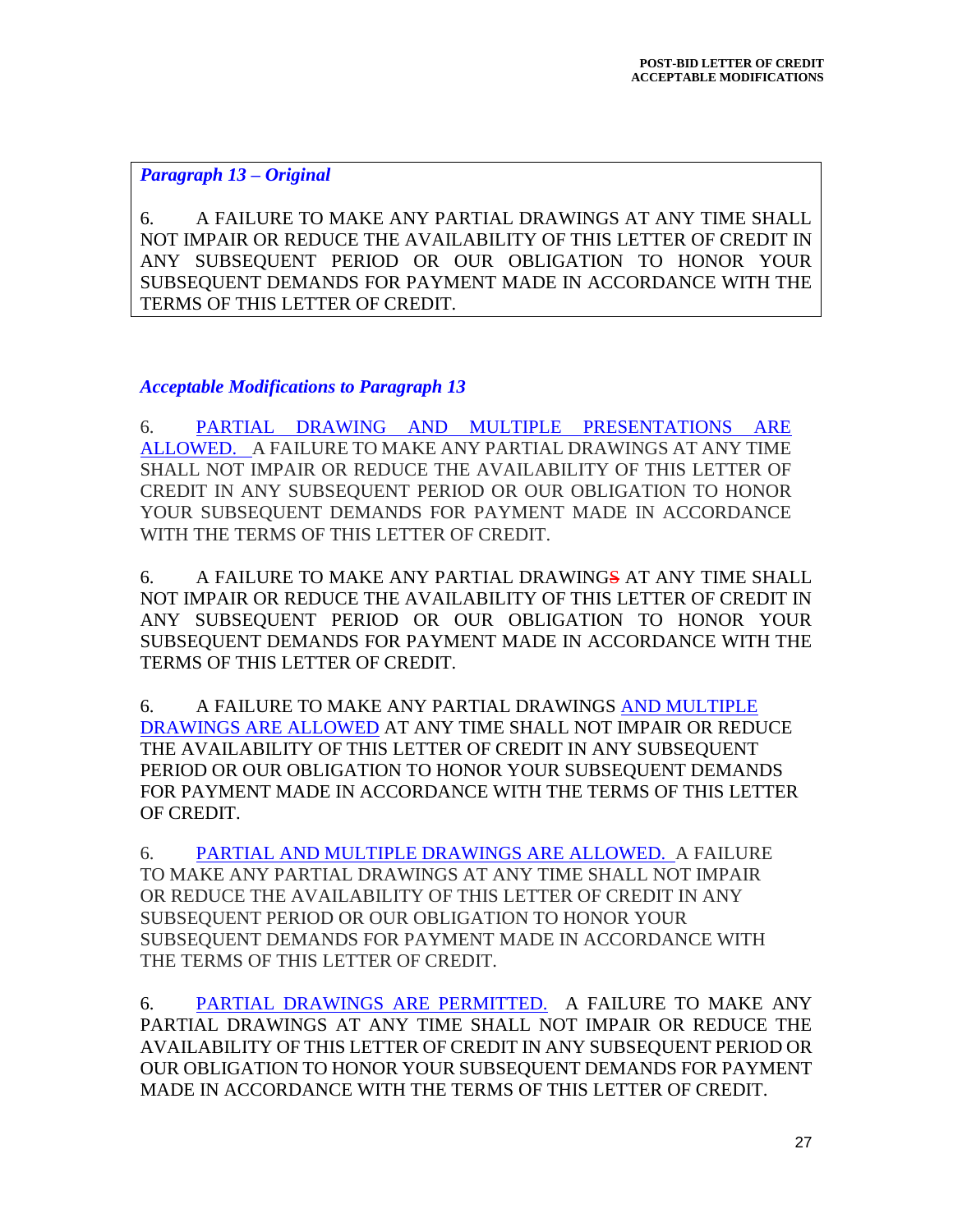## *Additional Paragraphs*

ALL PARTIES TO THIS LETTER OF CREDIT ARE ADVISED THAT THE U.S. GOVERNMENT HAS IN PLACE CERTAIN SANCTIONS AGAINST CERTAIN COUNTRIES, INDIVIDUALS, ENTITIES, AND VESSELS. [BANK], INCLUDING BRANCHES AND, IN CERTAIN CIRCUMSTANCES, SUBSIDIARIES, ARE/WILL BE PROHIBITED FROM ENGAGING IN TRANSACTIONS OR OTHER ACTIVITIES WITHIN THE SCOPE OF APPLICABLE SANCTIONS.

CERTAIN ADMINISTRATIVE SERVICES FOR **INSERT BANK NAME**] MAY BE PROVIDED BY [INSERT BANK NAME] OR ANY DIRECT OR INDIRECT MAJORITY OWNED SUBSIDIARY OF **INSERT BANK NAME**].

THE AMOUNT WHICH MAY BE DRAWN BY YOU UNDER THIS LETTER OF CREDIT SHALL BE AUTOMATICALLY REDUCED BY THE AMOUNT OF ANY DRAWINGS PAID THROUGH THE ISSUING BANK REFERENCING THIS LETTER OF CREDIT NO. **INSERT LETTER OF CREDIT REFERENCE NUMBER**]. PARTIAL AND MULTIPLE DRAWINGS ARE PERMITTED HEREUNDER.

CERTAIN ADMINISTRATIVE SERVICES FOR **IINSERT BANK NAME** MAY BE PROVIDED BY **INSERT BANK AGENT NAME**, THROUGH ITS \_\_\_\_\_\_\_\_\_\_\_ [INSERT BRANCH NAME], OR ANY DIRECT OR INDIRECT MAJORITY OWNED SUBSIDIARY OF THE RESERT BANK NAME].